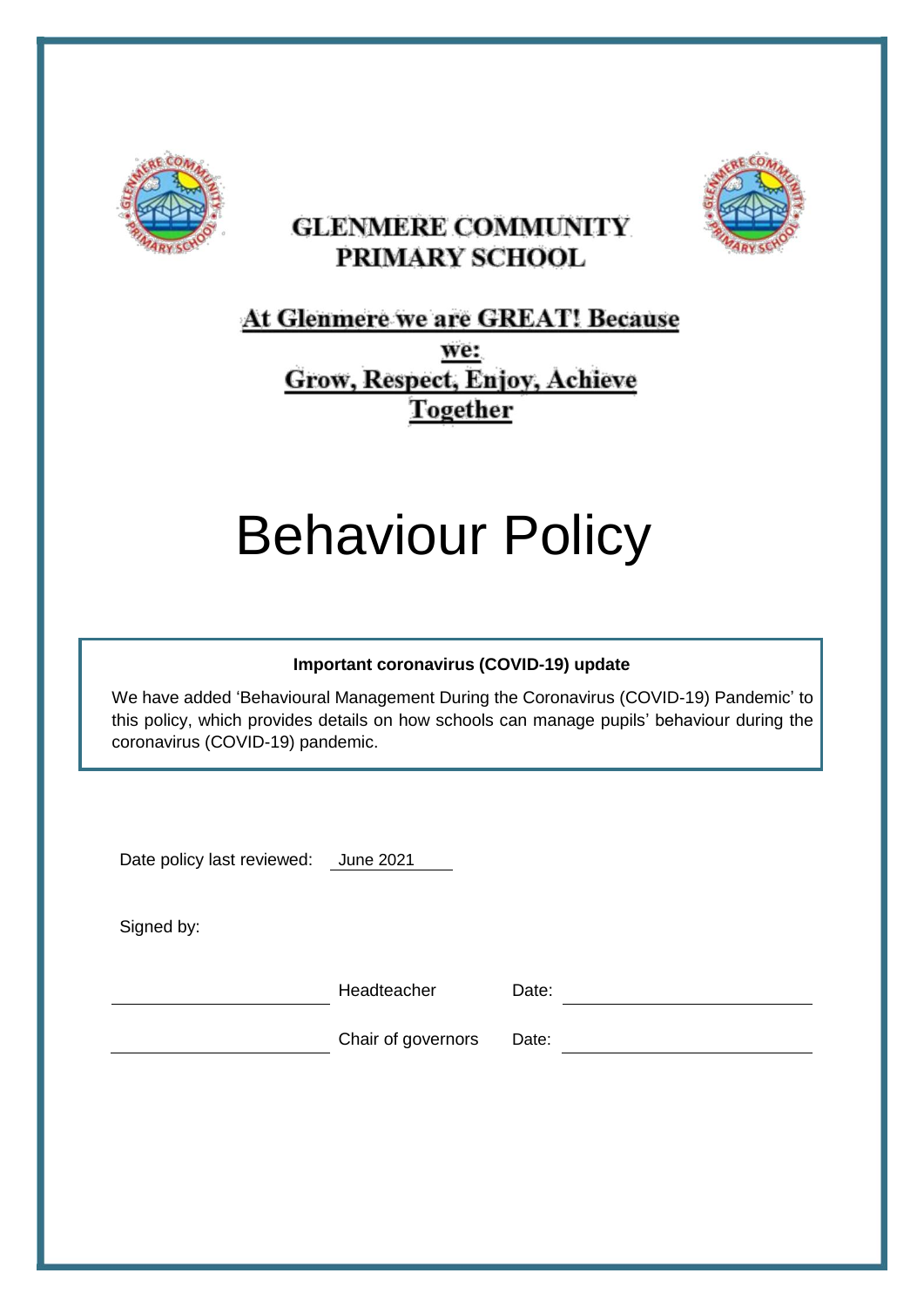# **Contents:**

#### [Statement of intent](#page-2-0)

- 1. Legal Framework
- 2. Roles and responsibilities
- 3. Definitions
- 4. Prohibited sexual harassment
- 5. Items banned from the school premises
- 6. Effective classroom management
- 7. Praise
- 8. Rewards
- 9. Intervention
- 10. Exclusions
- 11. Pupil Transitions
- 12. Staff Development and Support
- 13. Record Keeping and monitoring
- 14. Monitoring and Review

#### **Appendices**

**[Updated]** Appendix 7 – [Behavioural Management During the Coronavirus \(COVID-19\)](#page-15-0) **[Pandemic](#page-15-0)**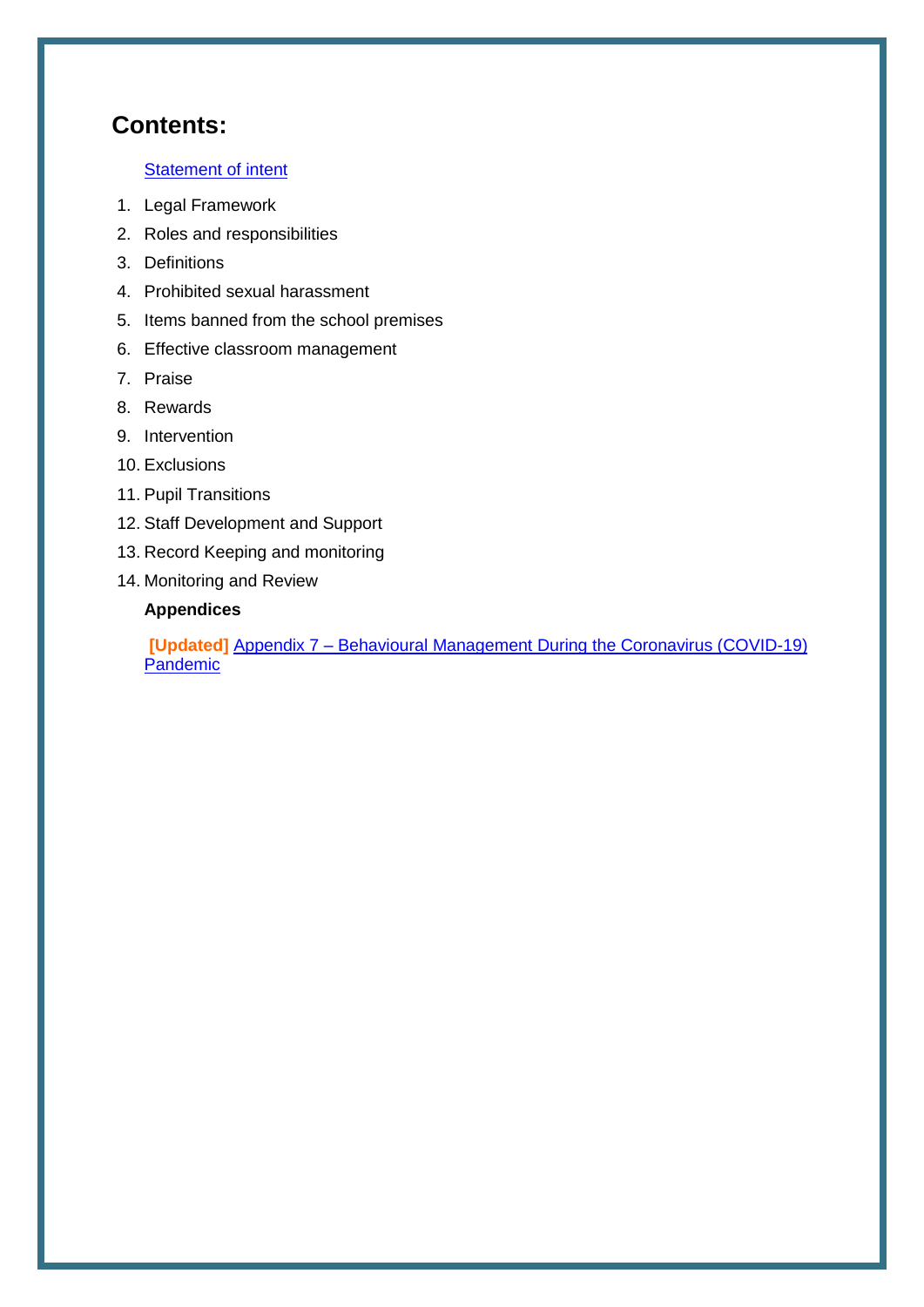## <span id="page-2-0"></span>**Statement of intent**

Glenmere believes that, in order to facilitate teaching and learning, acceptable behaviour must be demonstrated in all aspects of school life.

The school acknowledges that behaviour can sometimes be the result of educational needs, mental health issues, or other needs or vulnerabilities, and will address these needs via an individualised graduated response.

The school is committed to:

- Promoting desired behaviour.
- Promoting self-esteem, self-discipline, proper regard for authority, and positive relationships based on mutual respect.
- Ensuring equality and fair treatment for all.
- Praising and rewarding good behaviour.
- Challenging and disciplining misbehaviour.
- Providing a safe environment free from disruption, violence, discrimination, bullying and any form of harassment.
- Encouraging positive relationships with parents.
- Developing positive relationships with pupils to enable early intervention.
- A shared approach which involves pupils in the implementation of the school's policy and associated procedures.
- Promoting a culture of praise and encouragement in which all pupils can achieve.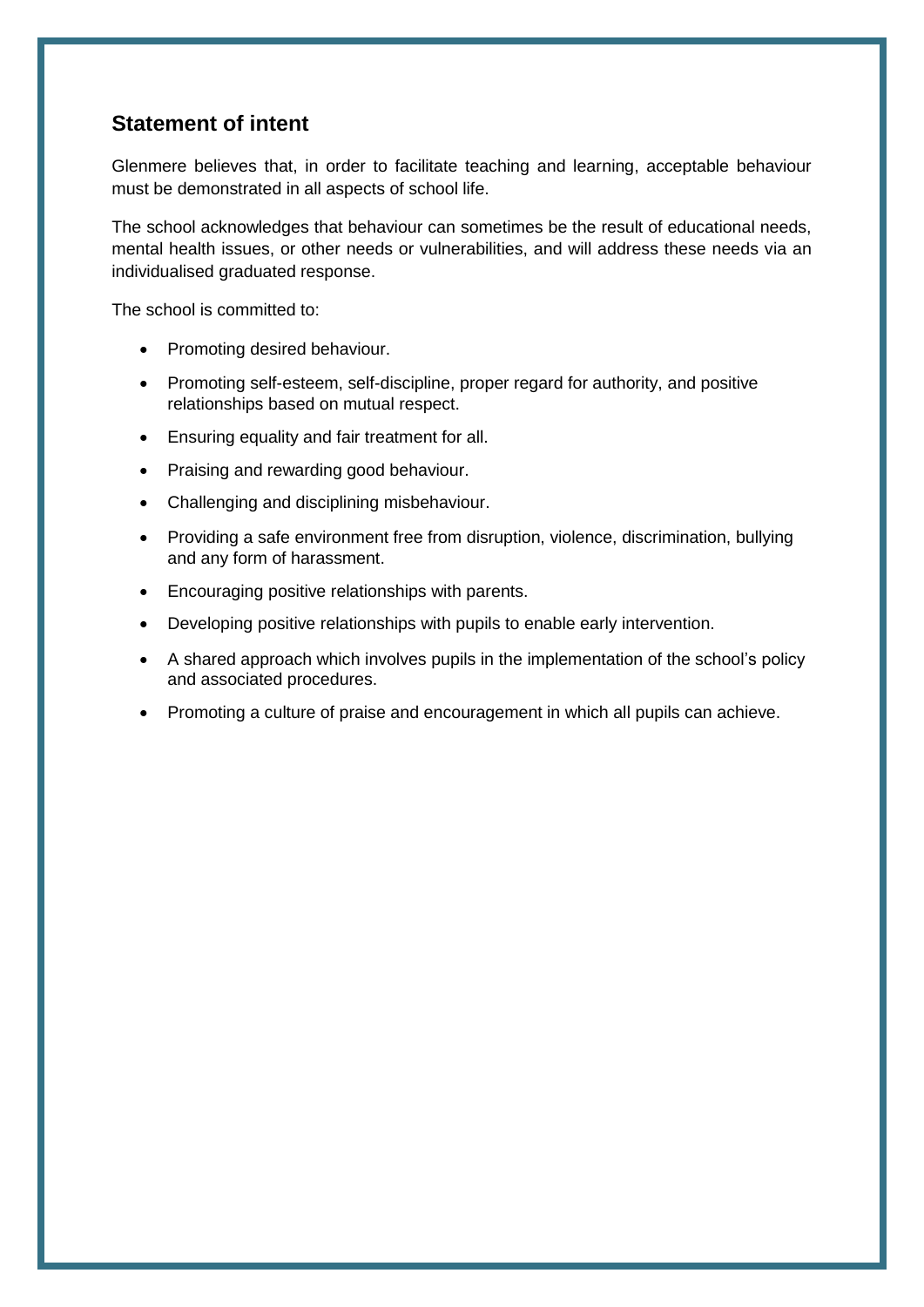#### **1. Legal framework**

This policy has due regard to all relevant legislation and statutory guidance including, but not limited to, the following:

- Education Act 1996
- Education Act 2002
- Equality Act 2010
- Education and Inspections Act 2006
- Health Act 2006
- The School Information (England) Regulations 2008
- DfE (2016) 'Behaviour and discipline in schools'
- DfE (2018) 'Sexual violence and sexual harassment between children in schools and colleges'
- DfE (2018) 'Mental health and behaviour in schools'
- DfE (2015) 'Special educational needs and disability code of practice: 0 to 25 years'
- DfE (2013) 'Use of reasonable force'
- Voyeurism (Offences) Act 2019
- Pupil Code of Conduct
- Anti-Bullying Policy: Pupils
- Social, Emotional and Mental Health (SEMH) Policy
- Special Educational Needs and Disabilities (SEND) Policy
- Child Protection and Safeguarding Policy
- Exclusion Policy
- Positive Handling Policy
- Complaints Procedures Policy
- Searching, Screening and Confiscation Policy

#### **2. Roles and responsibilities**

The governing board has overall responsibility for: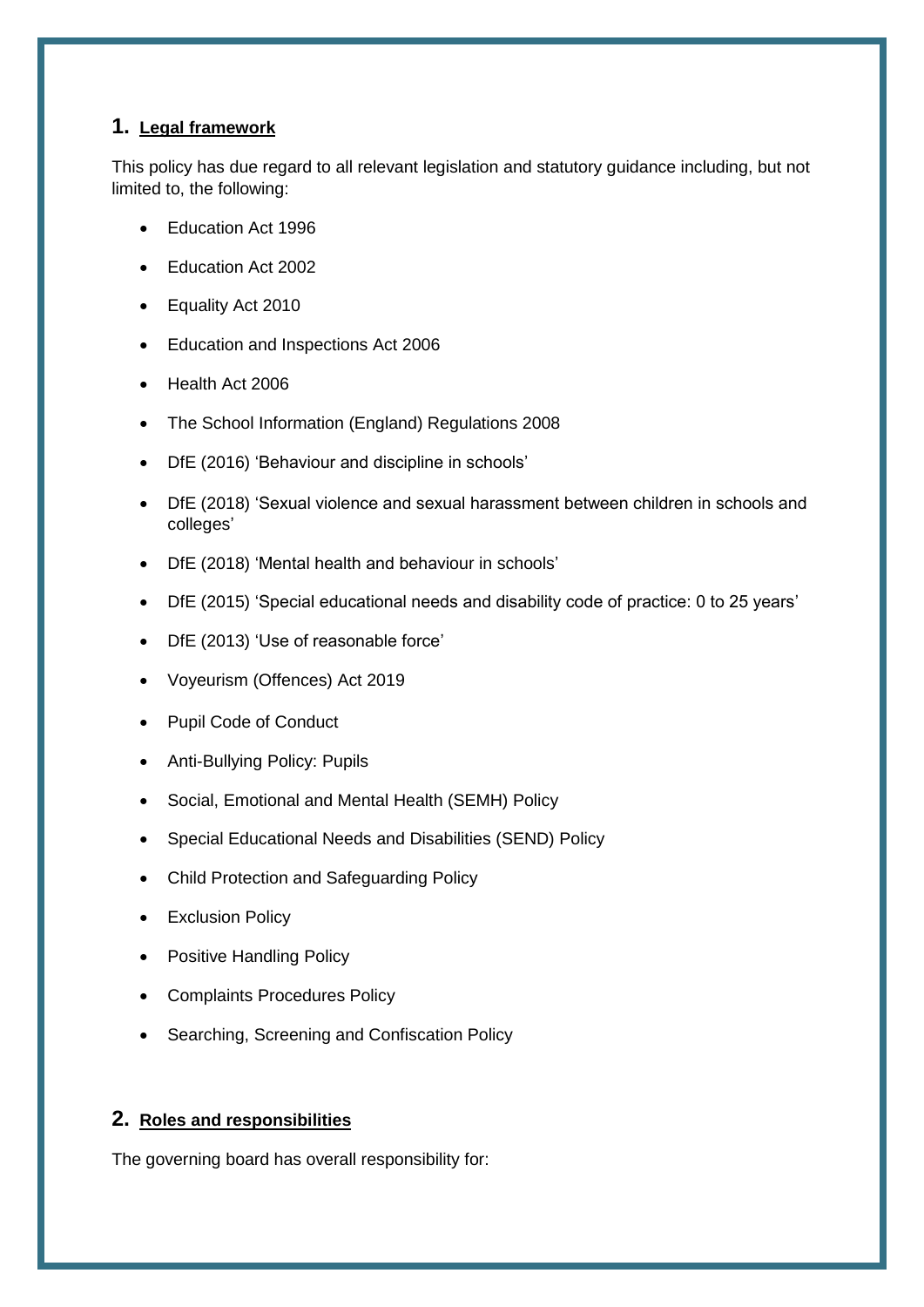- The monitoring and implementation of this policy and of the behaviour procedures at the school. This includes the policy's effectiveness in addressing any SEMH-related drivers of poor behaviour.
- Ensuring that this policy, as written, does not discriminate on any grounds, including, but not limited to, age, disability, gender reassignment, gender identity, marriage and civil partnership, race, religion or belief, sex and sexual orientation.
- Promoting a whole-school culture where calm, dignity and structure encompass every space and activity.
- Handling complaints regarding this policy, as outlined in the school's Complaints Procedures Policy.

The headteacher is responsible for:

- Establishing the standard of behaviour expected by pupils at the school.
- Determining the school rules and any disciplinary sanctions for breaking the rules.
- The day-to-day implementation of this policy.
- Publishing this policy and making it available to staff, parents and pupils at least once a year.
- Reporting to the governing board on the implementation of this policy, including its effectiveness in addressing any SEMH-related issues that could be driving disruptive behaviour.

#### Wellbeing lead is responsible in conjunction with the Head teacher:

- Overseeing the whole-school approach to mental health, including how this is reflected in this policy, how staff are supported with managing pupils with SEMHrelated behavioural difficulties, and how the school engages pupils and parents with regards to the behaviour of pupils with SEMH difficulties.
- Collaborating with the SENCO, headteacher and governing board, as part of the SLT, to outline and strategically develop behavioural and SEMH policies and provisions for the school.
- Coordinating with the SENCO and mental health support teams to provide a high standard of care to pupils who have SEMH-related difficulties that affect their behaviour.
- Advising on the deployment of the school's budget and other resources, such as SEND resources and the pupil premium, to effectively meet the needs of pupils with SEMH-related behavioural difficulties.
- Providing professional guidance to colleagues about SEMH difficulties and the links with behaviour, and working closely with staff, parents and other agencies, including SEMH charities.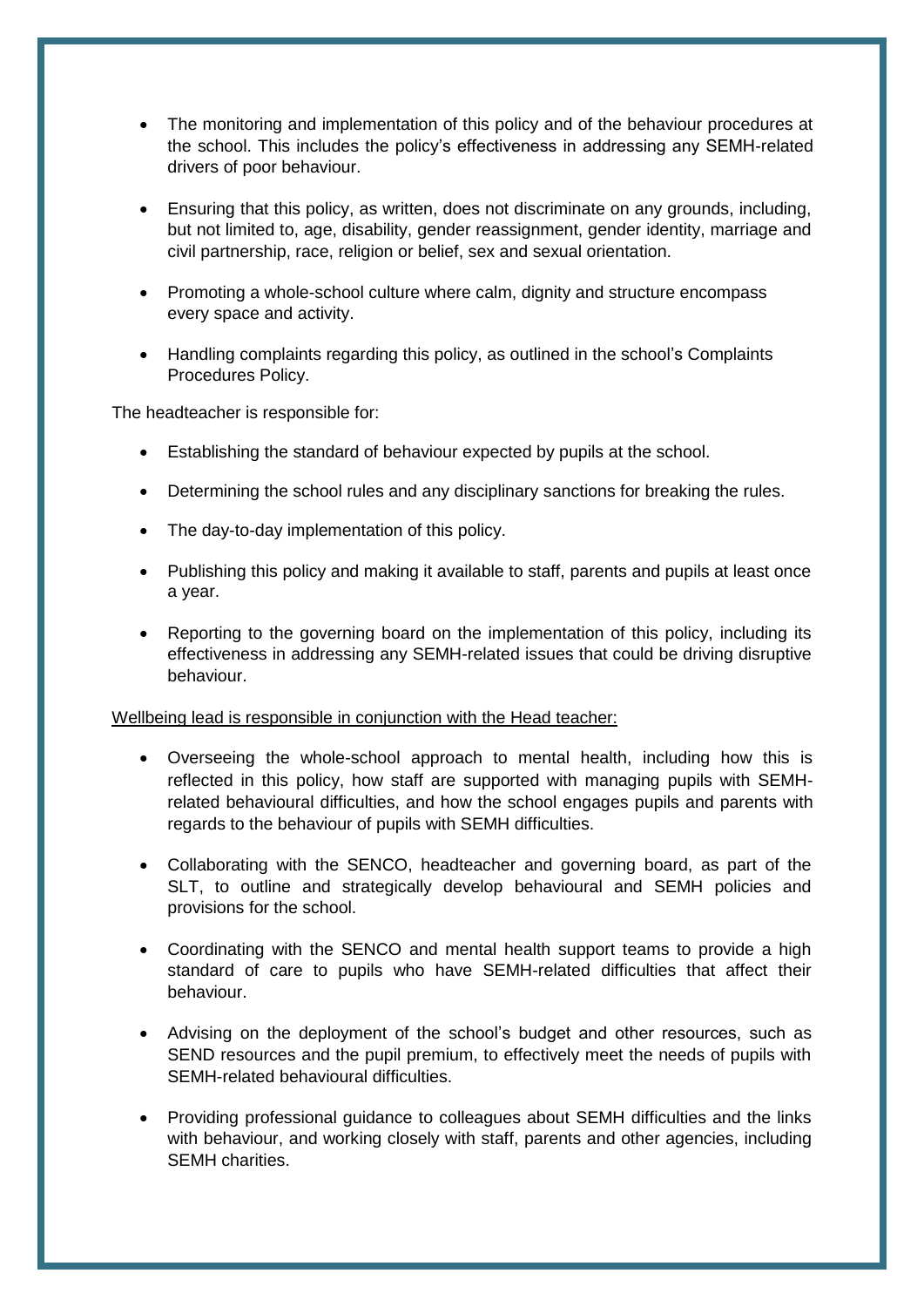- Referring pupils with SEMH-related behavioural difficulties to external services, e.g. specialist children and young people's mental health services (CYPMHS), to receive additional support where required.
- Overseeing the outcomes of interventions on pupils' behaviour, education and overall wellbeing.
- Liaising with parents of pupils with SEMH-related behavioural difficulties, where appropriate.
- Liaising with other schools, educational psychologists, health and social care professionals, and independent or voluntary bodies.
- Liaising with potential future providers of education, such as secondary school teachers, to ensure that pupils and their parents are informed about options and a smooth transition is planned.
- Leading CPD on mental health and behaviour.

The SENCO is responsible for:

- Collaborating with the governing board, headteacher and the well being lead, as part of the SLT, to determine the strategic development of behavioural and SEMH policies and provisions in the school.
- Undertaking day-to-day responsibilities for the successful operation of the behavioural and SEMH policies to support pupils with SEND.
- Supporting subject teachers in the further assessment of a pupil's strengths an areas for improvement and advising on the effective implementation of support.

Teaching staff are responsible for:

- Being aware of the signs of SEMH-related behavioural difficulties.
- Planning and reviewing support for their pupils with SEMH-related behavioural difficulties in collaboration with parents, the SENCO and, where appropriate, the pupils themselves.
- Setting high expectations for every pupil and aiming to teach them the full curriculum, whatever the prior attainment.
- Planning lessons to address potential areas of difficulty to ensure that there are no barriers to every pupil achieving their full potential, and that every pupil with SEMHrelated behavioural difficulties will be able to study the full national curriculum.
- Being responsible and accountable for the progress and development of the pupils in their class.
- Being aware of the needs, outcomes sought, and support provided to any pupils with SEMH-related behavioural difficulties.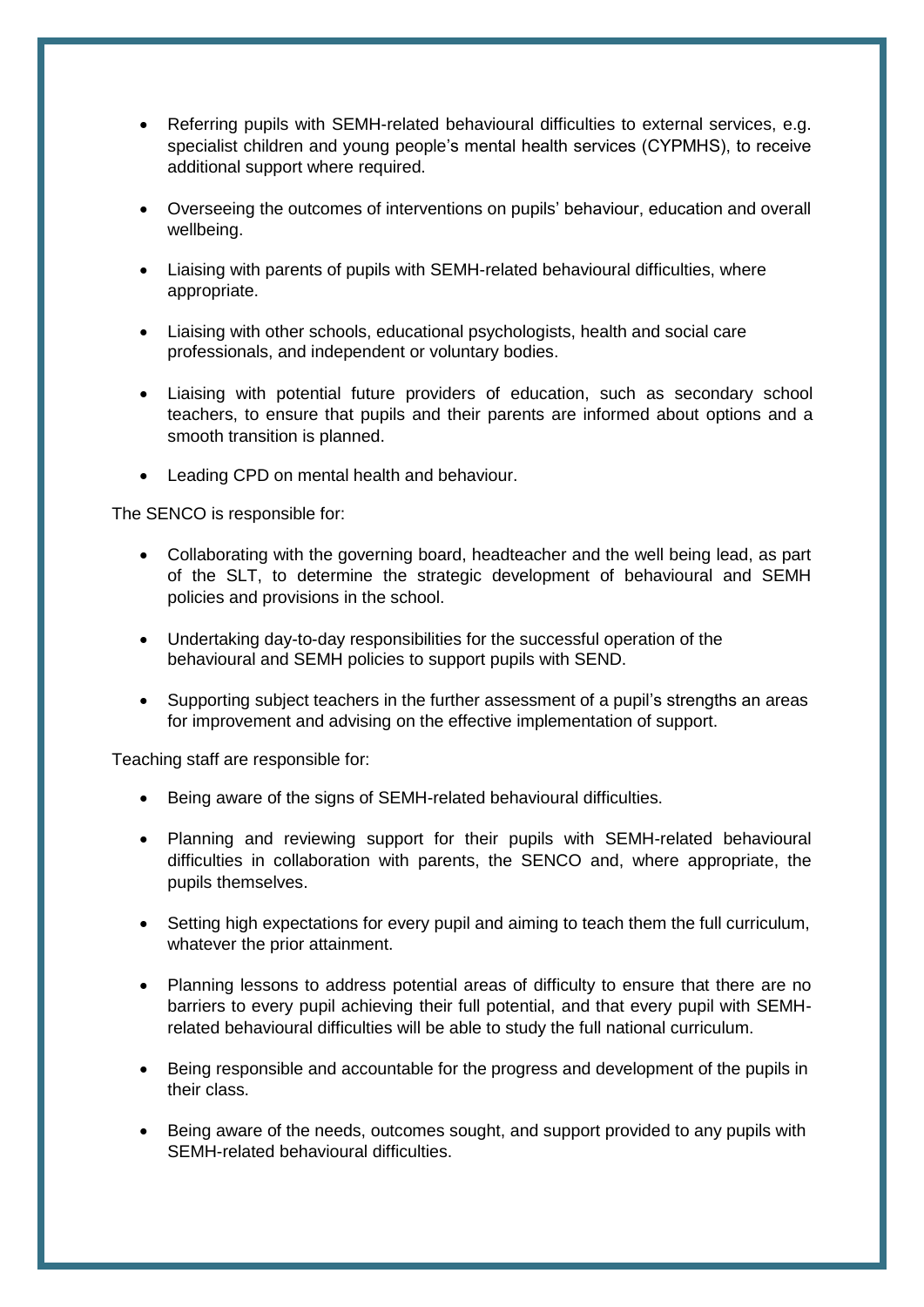- Keeping the relevant figures of authority up-to-date with any changes in behaviour. The relevant figures of authority include:
	- SENCO
	- **Headteacher**
	- Subject leader

All members of staff, volunteers and support staff are responsible for:

- Adhering to this policy and ensuring that all pupils do too.
- Promoting a supportive and high-quality learning environment, and for modelling high levels of behaviour.
- As authorised by the headteacher, disciplining pupils who display poor levels of behaviour. This responsibility includes the power to discipline pupils even when they are not in school or in the charge of a member of staff.

#### Pupils are responsible for:

- Their own behaviour both inside school and out in the wider community.
- Reporting any unacceptable behaviour to a member of staff.

Parents are responsible for the behaviour of their child(ren) inside and outside of school.

#### **3. Definitions**

For the purpose of this policy, the school defines "serious unacceptable behaviour" as any behaviour which may cause harm to oneself or others, damage the reputation of the school within the wider community, and/or any illegal behaviour, including, but not limited to, the following:

- **Discrimination** not giving equal respect to an individual on the basis of age, disability, gender reassignment, marriage and civil partnership, pregnancy and maternity, race, religion or belief, sex, and sexual orientation
- **Harassment** behaviour towards others which is unwanted, offensive and affects the dignity of the individual or group of individuals
- **Vexatious behaviour** deliberately acting in a manner so as to cause annoyance or irritation
- **Bullying** a type of harassment which involves personal abuse or persistent actions which humiliate, intimidate, frighten or demean the individual
- **Cyberbullying** the use of electronic communication to bully a person, typically by sending messages of an intimidating or threatening nature
- Possession of legal or illegal drugs, alcohol or tobacco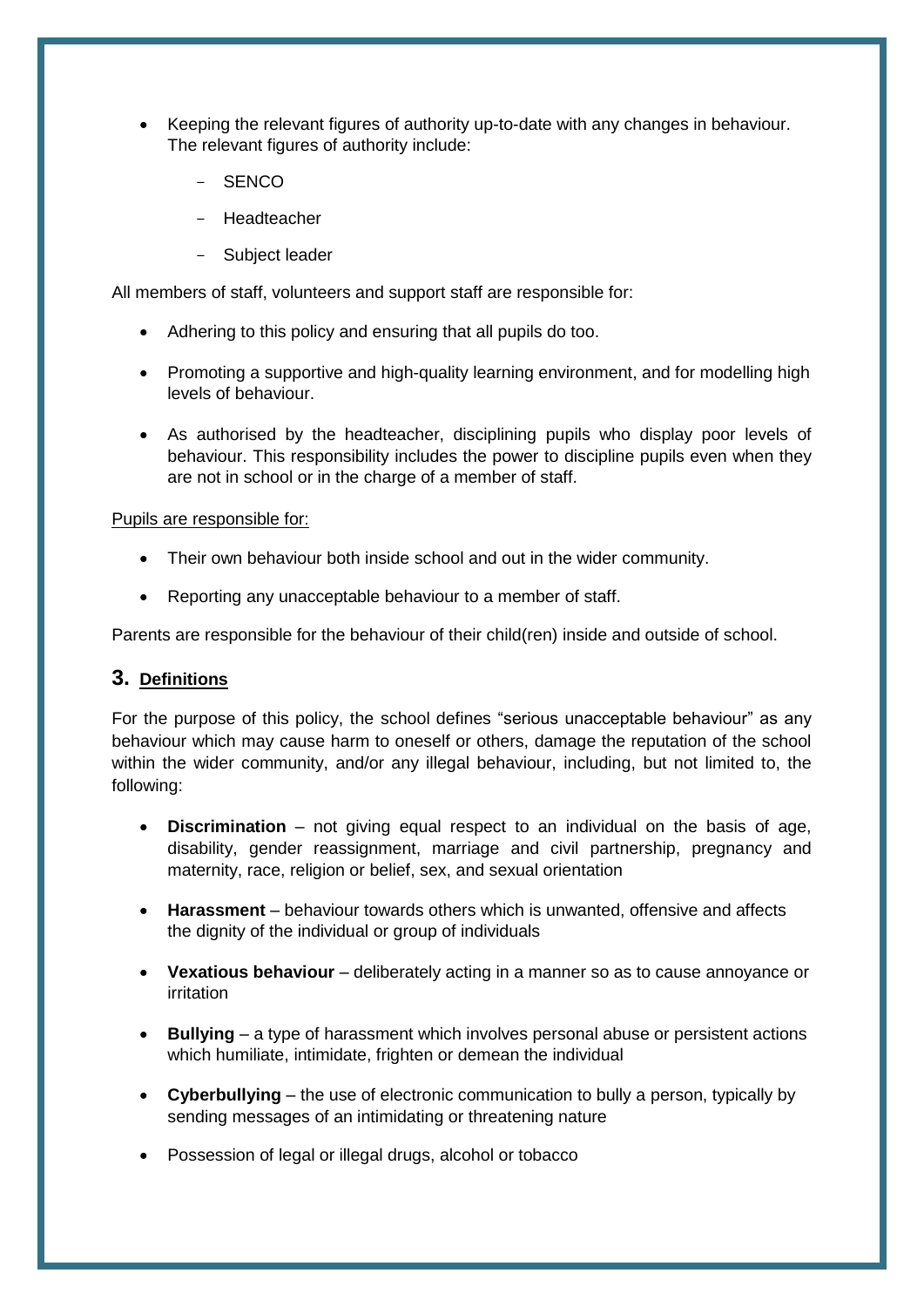- Possession of banned items
- **Truancy**
- Refusing to comply with disciplinary sanctions
- Theft
- Swearing, racist remarks or threatening language
- Fighting or aggression

For the purpose of this policy, the school defines "low-level unacceptable behaviour" as any behaviour which may disrupt the education of the perpetrator and/or other pupils, including, but not limited to, the following:

- Lateness
- Low-level disruption and talking in class
- Failure to complete classwork
- Rudeness
- Lack of correct equipment
- Refusing to complete homework, incomplete homework, or arriving at school without homework
- Disruption on public transport
- Use of mobile phones without permission
- **•** Graffiti

"Unacceptable behaviour" may be escalated to "serious unacceptable behaviour", depending on the severity of the behaviour.

"Challenging behaviour" is defined as:

- Discriminative abuse
- Verbal abuse
- Bullvina
- **•** Persistent disobedience or destructive behaviour
- Extreme behaviour, e.g. violence, running away from school, vandalism
- Any behaviour that threatens safety or presents a serious danger
- Any behaviour that seriously inhibits the learning of pupils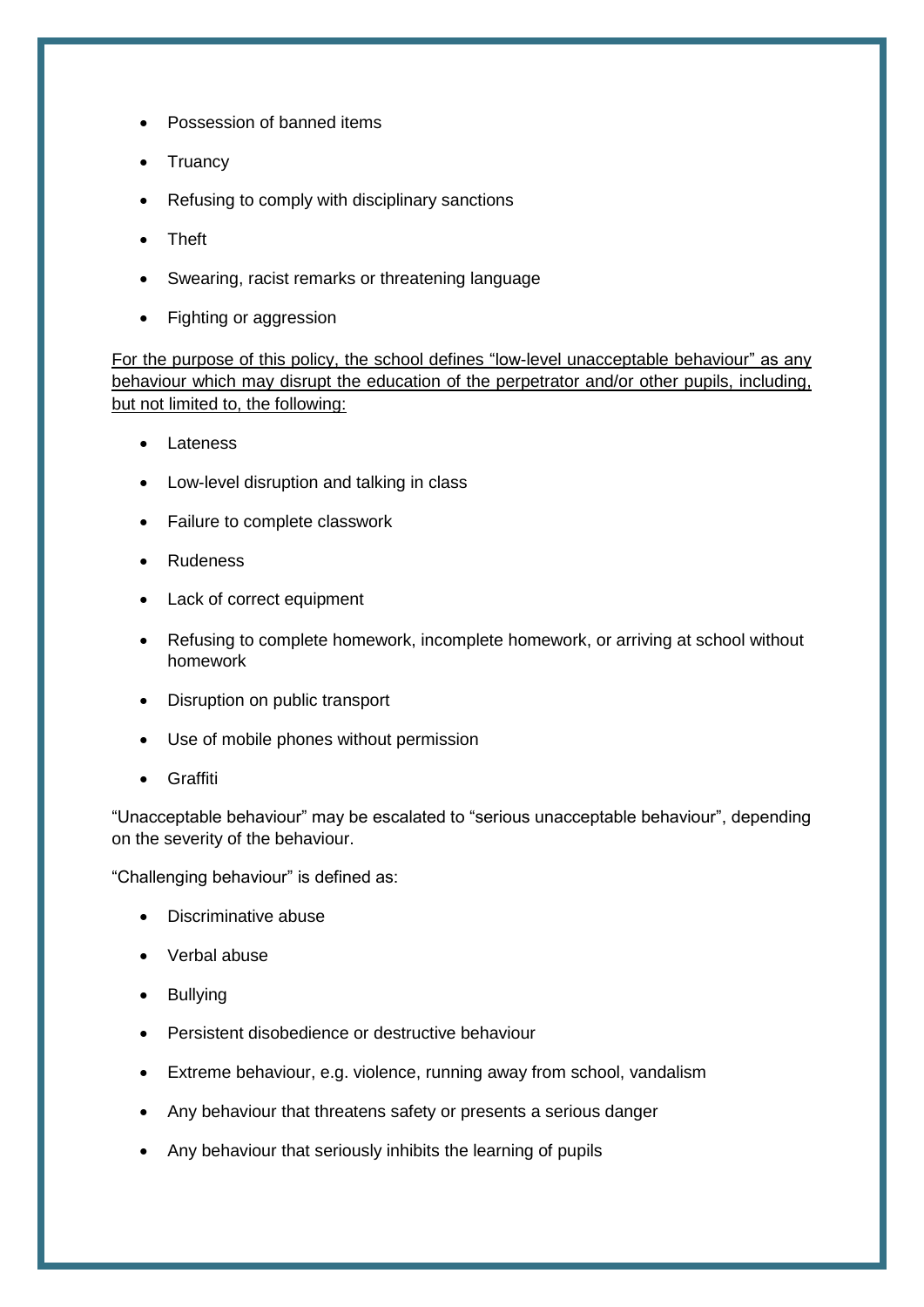Any behaviour that requires the immediate attention of a staff member

#### **4. Prohibited sexual harassment**

The school prohibits all forms of sexual discrimination including sexual harassment, genderbased bullying and sexual violence.

Types of conduct that are prohibited in the school and may constitute sexual harassment under this policy include, but are not limited to, the following:

- Unwelcome sexual flirtations or propositions, invitations or requests for sexual activity
- Sexual comments, such as making lewd comments or sexual remarks about clothing and appearance, and calling someone sexualised names
- Sexual "jokes" or taunting, threats, verbal abuse, derogatory comments or sexually degrading descriptions
- Unwelcome communication that is sexually suggestive, degrading or implies sexual intentions, including written, verbal, online, etc.
- Physical behaviour, such as deliberately brushing against, grabbing, massaging or stroking an individual's body
- Taking, displaying, or pressuring individuals into taking photos of a sexual nature
- Exposing, or causing exposure of, underclothing, genitalia, or other body parts that are normally covered by an individual, through means including, but not limited to, mooning, streaking, "up skirting", "down blousing", or flashing
- Purposefully cornering or hindering an individual's normal movements
- Engaging in the improper use of school-owned devices and the internet including, but not limited to, the following:
- Participating in sexual discussions through email, chat rooms, instant messaging, social media, mobile phone or tablet apps, or any other form or electronic communication

The school will respond promptly and appropriately to any sexual harassment complaints in line with the Child Protection and Safeguarding Policy; appropriate steps will be taken to stop the harassment and prevent any reoccurrence.

The school will address the effects of harassment and will provide counselling services for victims.

#### **5. Confiscation**

Any prohibited items found in pupils' possession will be confiscated. These items will not be returned to pupils. Possession of any prohibited items include: Knives or weapons, stolen items, alcohol, illegal drugs, tobacco and cigarette papers, fireworks or any article a staff member reasonably suspects has been, or is likely to be, used to commit an offence, or to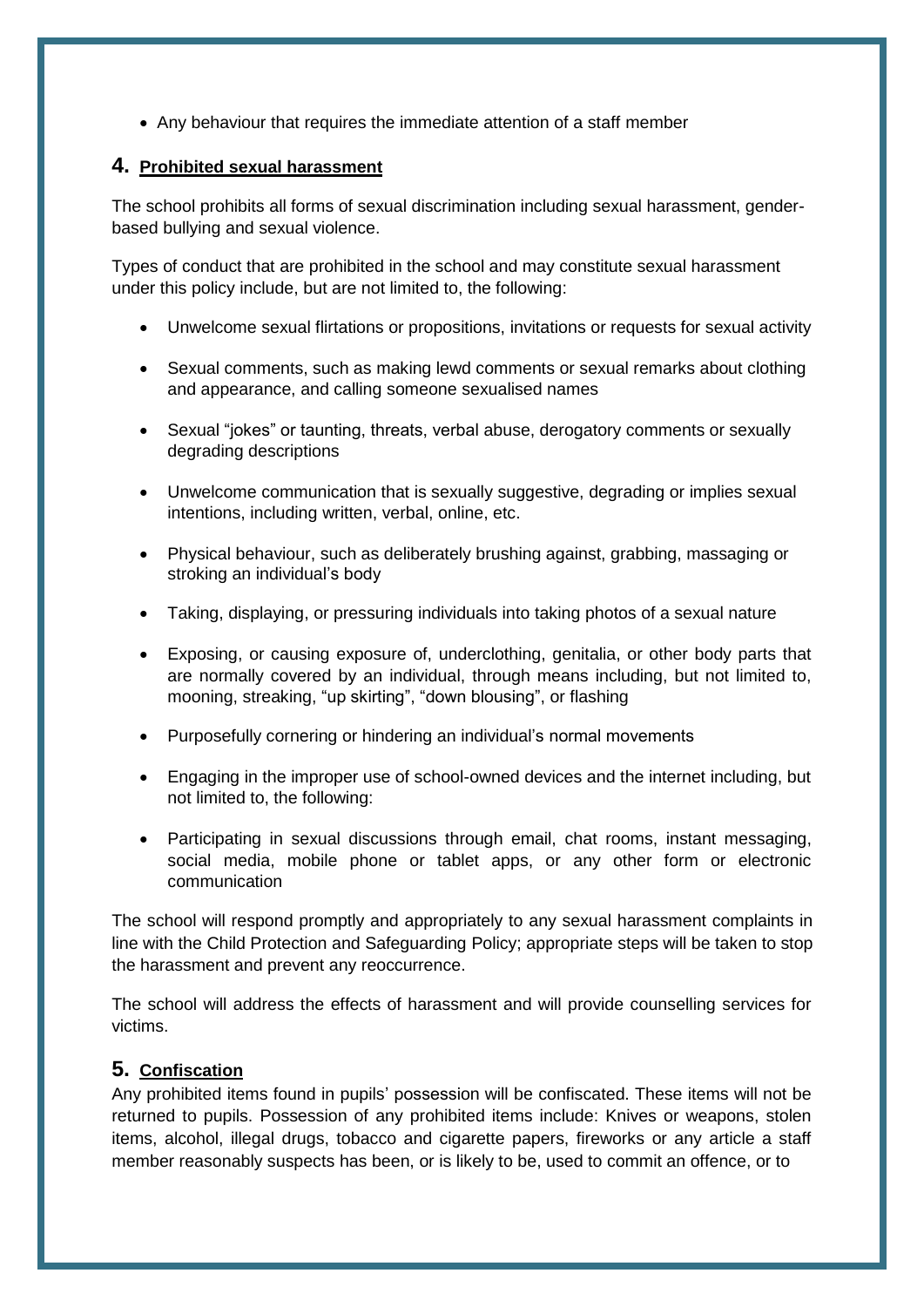cause personal injury to, or damage to the property of, any person (including the pupil). We will also confiscate any item which is harmful or detrimental to school discipline. These items will be returned to pupils after discussion with senior leaders and parents, if appropriate. Searching and screening pupils is conducted in line with the DfE's latest guidance on searching, screening and confiscation.

#### **6. Effective Classroom Management**

At Glenmere we follow the following systems:

#### **Our Golden Rules:**

- 1. Do be gentle Do not hurt anybody
- 2. Do be kind and helpful Do not hurt the feelings of others
- 3. Do work hard Do not waste our own or others' time
- 4. Do look after property Do not waste or damage things
- 5. Do listen to people Do not interrupt
- 6. Do be honest Do not cover up the truth

#### **What happens when child breaks the rules**

Children may be asked to apologise verbally or in writing.

A child may be asked to sit out of an activity for a period of time.

A child may miss some of their golden time

A child may be sent to another class for some time out.

A child may be sent to the head teacher

A child may stand at the fence for part of break or dinner time

A child may have work from a lesson sent home

#### **Yellow cards**

A yellow card may be issued if a child consistently breaks the same rules.

A child hits somebody with the intention of hurting them.

Any physical act that is deemed by staff to be malicious.

A deliberate act of rudeness

Spitting intentionally at others

The use of inappropriate language to others

Deliberately breaking school property

An incident where a child lies and wastes staff time when finding out the truth about an incident.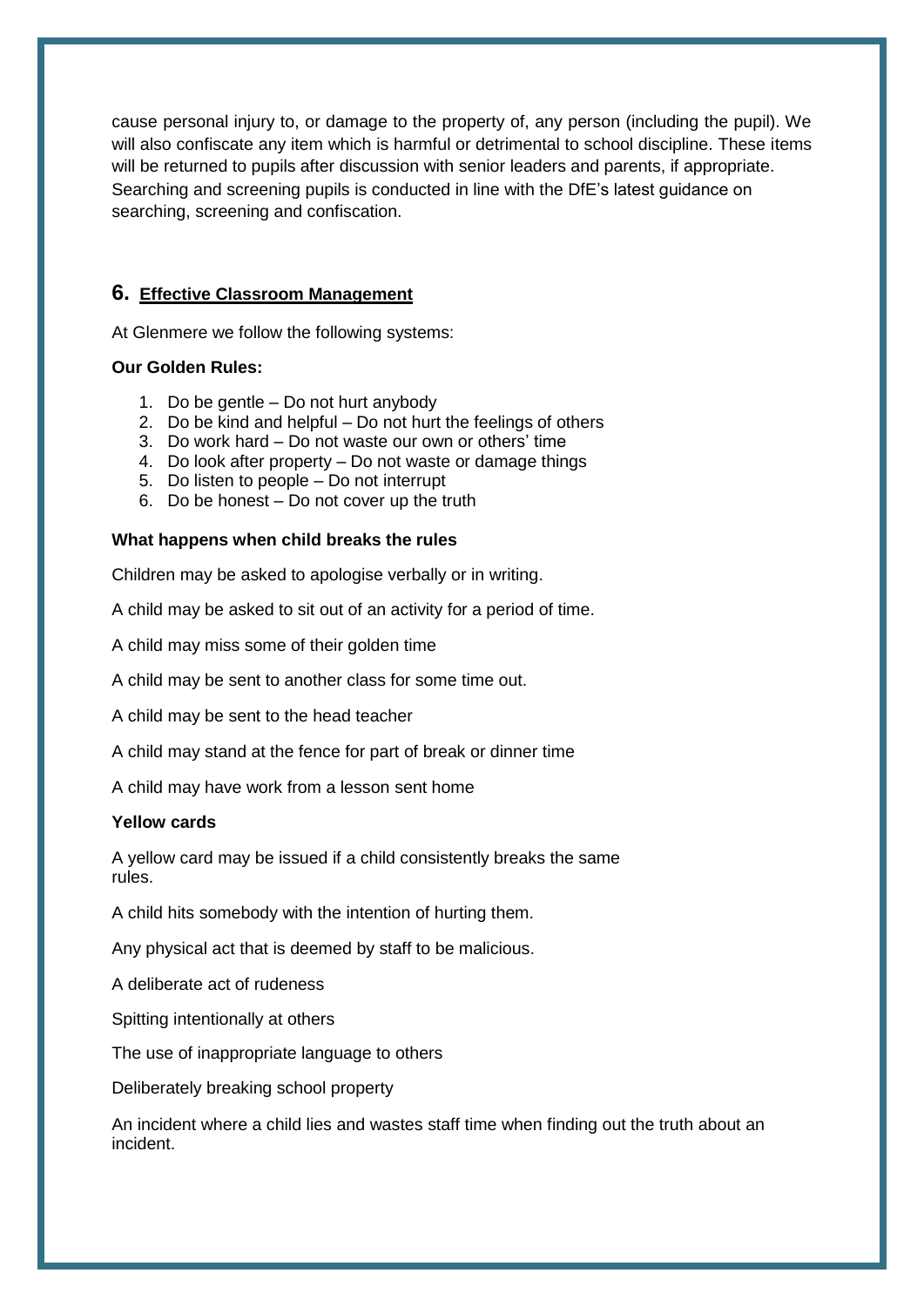If a child is issued with a yellow card, there will be a note made of this in the head teacher's behaviour log and on CPOMS. The class teacher will discuss the yellow card either through a phone call or a through a discussion at the end of the school day.

The head teacher will not need to see the parents/guardian about this.

The head teacher or Deputy head teacher will only need to see the parents/guardian of a child that has been issued with more than 1 yellow card in a half term.

The Yellow card sent home will state clearly which rules have been broken and parents/carers will be expected to discuss this with their child before coming back into school

#### **Red cards**

Red cards can be issued when staff feel any of the incidents in the yellow card section are taken to a more severe level.

The red card sent home will state clearly which rules have been broken and parents/carers will be expected to discuss this with their child before coming back into school. A red card will mean that parents need to make an appointment with the head teacher (or deputy head teacher) to discuss it further. A record of all cards will also be kept in school and red cards will be reported on the child's end of year report. Repeated red cards during the same term will lead to a meeting to discuss whether a fixed term exclusion is necessary.

#### **Extreme behaviour**

Any act of extreme physical or verbal aggression will not be tolerated during any time of the school day. An extreme attack on another child, whether provoked or unprovoked, will always result in a red card being given and parents being informed. Any act of aggression towards a member of staff will result in an instant red card, a phone call to parents and the child removed from the class for the rest of the day. Exclusion may also be considered.

#### **Classroom rules:**

- 1. Respect all adults in your classroom
- 2. Sit appropriately on the carpet or at tables
- 3. Put up your hand rather than call out
- 4. Listen and follow instructions promptly
- 5. Ask permission to leave the classroom
- 6. Follow your own classes rules

Children will be expected to follow the classroom rules. At the start of the year each class will also add some of their own rules. Where children disrupt lessons and informal/formal warnings have been given but the teacher feels a yellow card is not appropriate, these children will spend 10 minutes against the fence.In class if a child's behaviour leads to the child not finishing enough of their work, the child may be kept in to complete the work or the work may be sent home

#### **Persistent rule breaking**

If a child persistently breaks the rules in class or at playtime, the class teacher will arrange a meeting with the parents. A behaviour chart or plan may be put into place for a short period of time.

#### **School trips**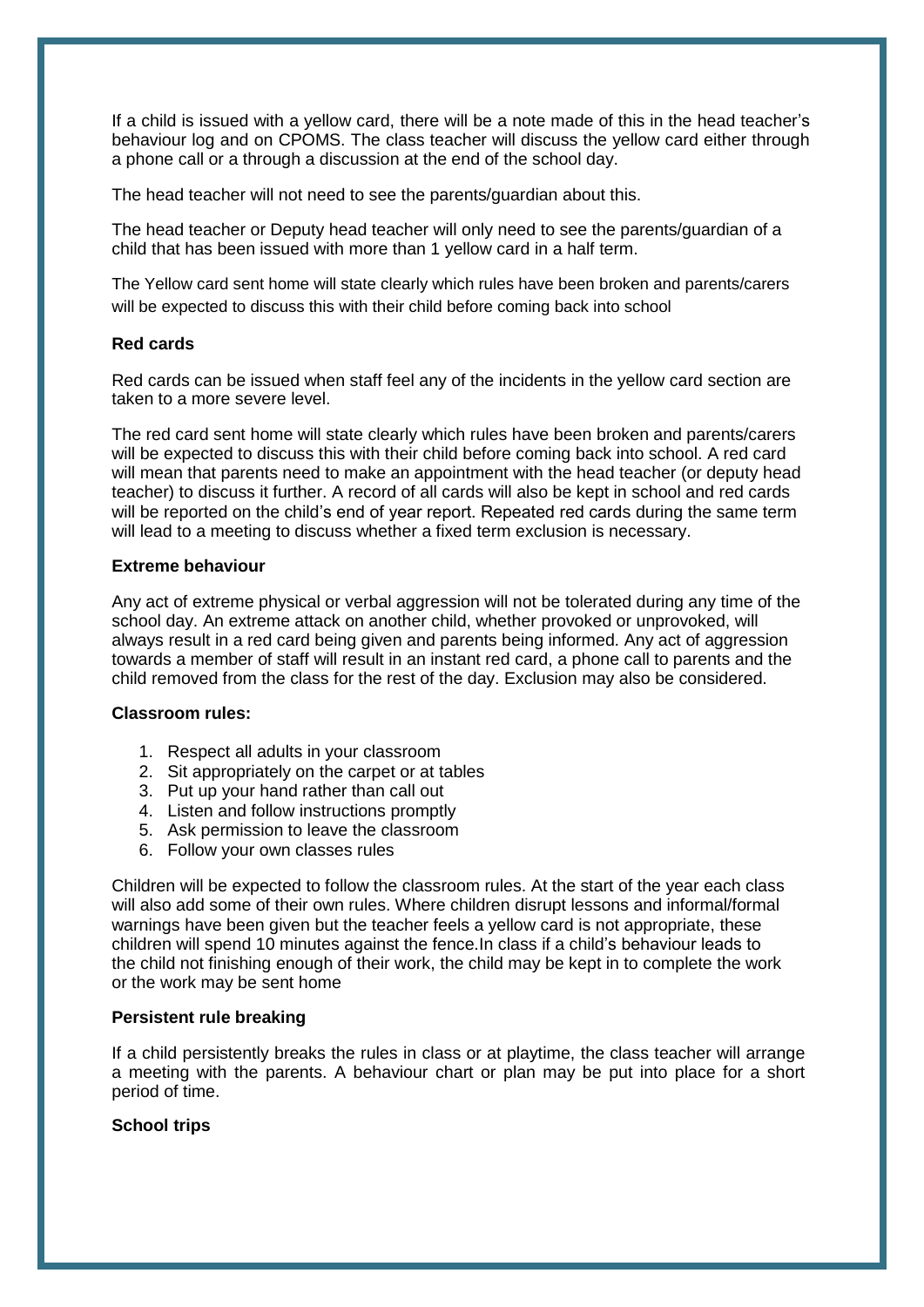If a child runs out of lessons, demonstrates behaviour that makes them unsafe or has demonstrated behaviour that is unsafe towards others, then a decision may be made not to take the child on the school trip. This would be decided by the Head teacher and senior management in conjunction with the parents or guardians of the child.

#### **What happens if a child breaks the rules during after school clubs?**

Children who misbehave or disrupt school run voluntary clubs will be warned initially. Continued disruption will result in them not being allowed to continue with the club and parents will be informed. Disruption at paid clubs will be dealt with by the coach in charge and measures taken will be at their discretion.

#### **Children with Special Needs**

Children with special needs who exhibit behavioural outbursts will have a Behaviour Plan. Where there are outbursts of extreme behaviour, which affects the learning of other children or puts anyone in danger of being harmed, two members of staff will escort the child to a safe, quiet area and hold until calm. Holding will only ever be used as a last resort and where possible handled by staff who are trained in the Team Teach method of physical restraint (see Care and Control policy). All such incidents will be clearly recorded. Parents would then be informed and asked to come into school to discuss the incident.

Where extreme behaviour persists and puts a child in danger of being excluded, specialist input will be sought from outside agencies and a special meeting will be called to put measures into place to avoid this outcome. All efforts will be made by the school to keep the child from exclusion and parents will be fully involved with this process, but the safety and well being of staff and other pupils will always be of paramount importance.

We also reserve the right to differentiate the policy for vulnerable pupils

#### **Dinner time rules**

If any of the golden rules are broken at dinner time a child may be asked to stand against the fence for a period of time.

The same rules for yellow and red cards apply at dinner times and break times.

If a child continuously breaks rules at break and dinner time, it may result in them being kept inside for a period of time.

If a child's behaviour is deemed to be unsafe at dinnertime to themselves or others it may be arranged with the parents for the child to go home.

#### **7. Praise**

The school recognises that praise is key to making pupils feel valued and ensuring that their work and efforts are celebrated. Whilst it is important to receive praise from teachers, the school also understands that peer praise is effective for creating a positive and fun environment, and value amongst pupils.

When giving praise, teachers ensure:

• They define the behaviour that is being rewarded.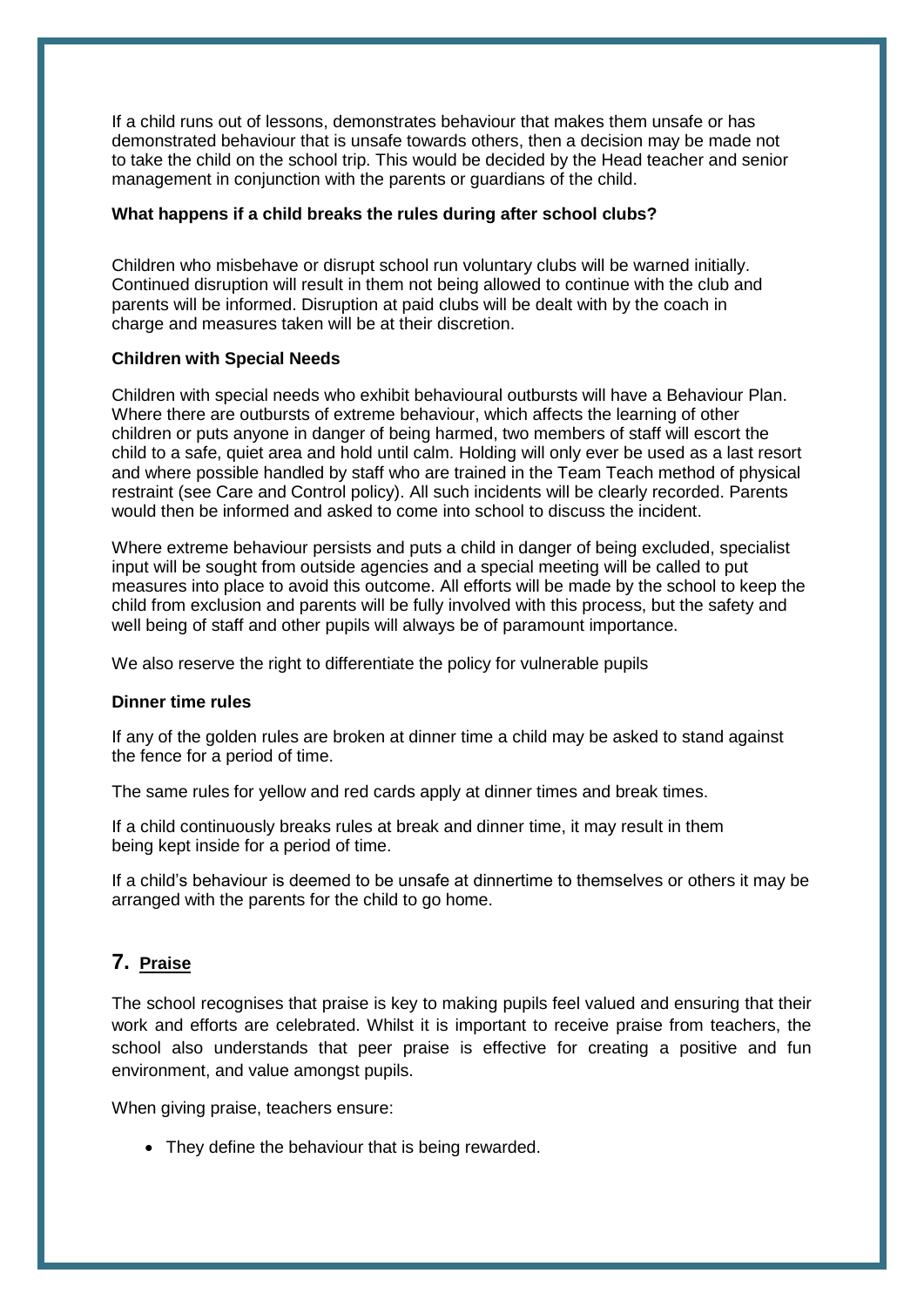- The praise is given immediately following the desired behaviour.
- The way in which the praise is given is varied.
- Praise is related to effort, rather than only to work produced.
- Perseverance and independence are encouraged.
- Teachers ensure that praise is not given continuously without reason and only when a pupil's efforts, work or behaviour need to be recognised.
- Praise that is given is always sincere and is never followed with immediate criticism.

Teachers encourage pupils to praise one another, and praise another pupil to the teacher, if they see them modelling good behaviour.

#### **8. Rewards**

The school understands that when rewards are used following certain behaviour, pupils are more likely to model the same behaviour again. For rewards to be effective, the school recognises that they need to be:

- **Immediate** immediately rewarded following good behaviour.
- **Consistent** consistently rewarded to maintain the behaviour.
- **Achievable** keeping rewards achievable to maintain attention and motivation.
- **Fair** making sure all pupils are fairly rewarded

The school uses three different categories of rewards – these are:

- **Social** praise and recognition, e.g. a positive phone call or email home.
- **Physical** material rewards, e.g. tokens, stickers or certificates.
- **Activity** activity-based rewards, eg,DVD afternoon

Each class has their own reward system and all classes also use Do Jo points.

#### **9. Intervention**

In line with the school's Positive Handling Policy, all members of staff have the legal right to use reasonable force to prevent pupils from committing an offence, injuring themselves or others, or damaging school property, and to maintain good order and discipline in the classroom.

Physical restraint may be appropriate in the following situations:

- A pupil attacks a member of staff or another pupil
- A pupil tries to, or does, conduct deliberate damage or vandalism to property
- A pupil is causing, or is at risk of causing, injury or damage by accident, by rough play or by misuse of dangerous materials or objects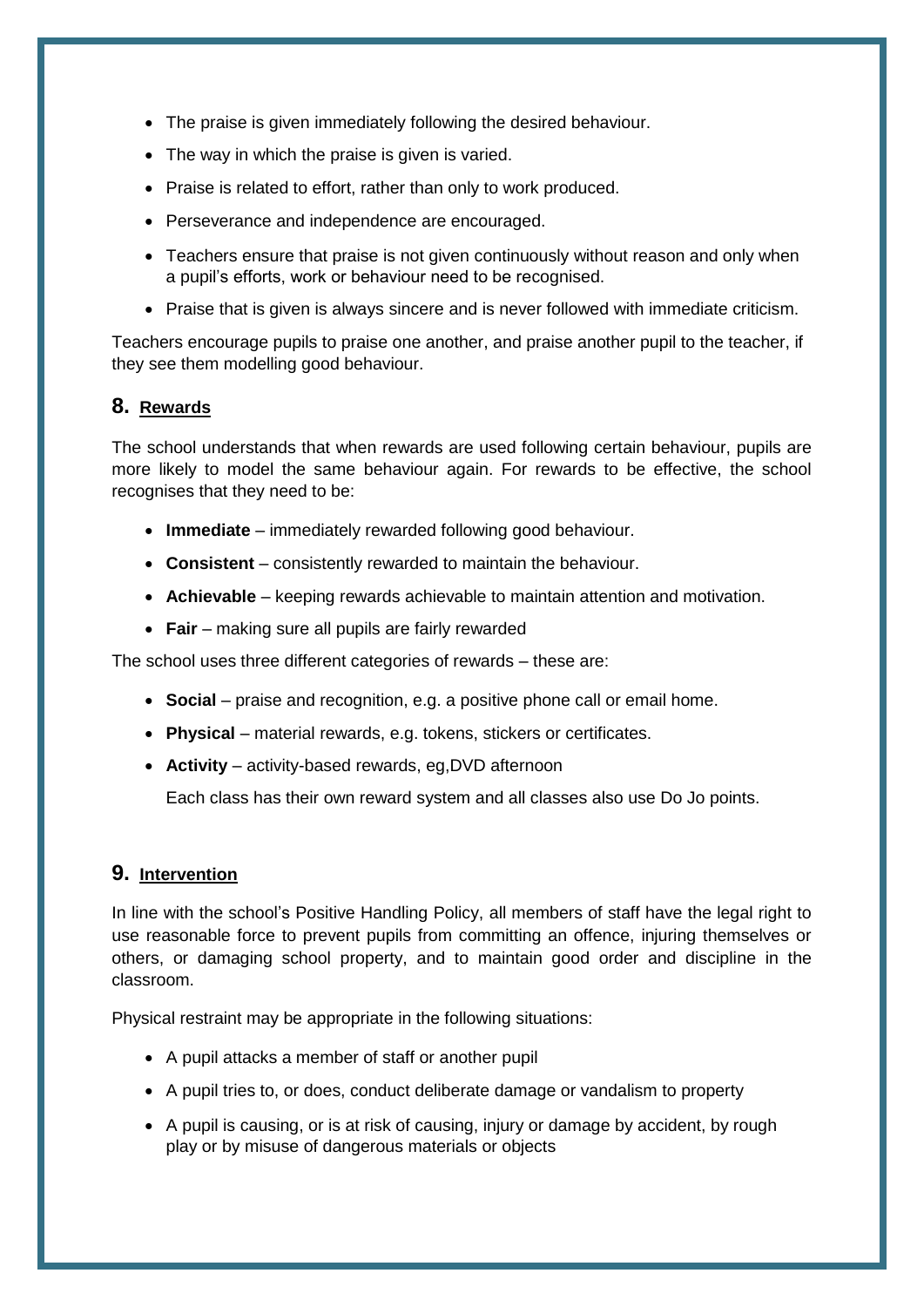- A pupil is running on a corridor in a way that may cause an accident or injury to themselves or others
- A pupil leaves the classroom, or tries to leave the classroom or school premises, at an unauthorised time – only where doing so may lead to a risk of injury, property damage or serious disruption
- A pupil is behaving in a way that is seriously disrupting a lesson, event or educational visit
- A pupil is behaving a way that is seriously compromising good order and discipline
- A pupil persistently refuses to obey an order to leave the classroom

Physical restraint will only be used as a last resort and as a method of restraint. Staff members will use their professional judgement of the incident to decide whether physical intervention is necessary.

Any violent or threatening behaviour will not be tolerated by the school and may result in a fixed-term exclusion in the first instance. It is at the discretion of the headteacher as to what behaviour constitutes for an exclusion.

When using reasonable force in response to risks presented by incidents involving pupils with SEND or medical conditions, the school will recognise and consider the vulnerability of these groups.

#### **10. Exclusions**

On rare occasions there may be a need to directly exclude a pupil. This may mean that the staged behaviour systems would have been bypassed. Violent or extremely abusive behaviour towards peers, an adult or school property could result in an exclusion.

There are three types of exclusions used:

- 1. **Lunchtime exclusion** If a child is persistently disruptive, unsafe or jeopardising the safety of others at lunchtime a lunchtime exclusion will be considered. The pupil is excluded from the school premises for one or more lunchtimes. Parents/careers are required to pick up by their child and return them to school in time for afternoon registration. This course of action occurs when we feel a child is unsafe or jeopardising the safety of others.
- 2. **Fixed term exclusion** This is a temporary exclusion which can be between 0.5 and 5 school days. This is to give the child a period to reflect on the behaviours that have been deemed unacceptable. During this time staff can discuss and implement strategies so that the pupil's return is a positive experience.
- 3. . **Permanent exclusion**—This would only occur when all interventions for support have been exhausted and staff believe that the school is unable to further meet the pupils needs.

The headteacher retains the power to exclude pupils on disciplinary grounds – all exclusions and their arrangements are carried out in line with the Exclusions Policy, where practicable.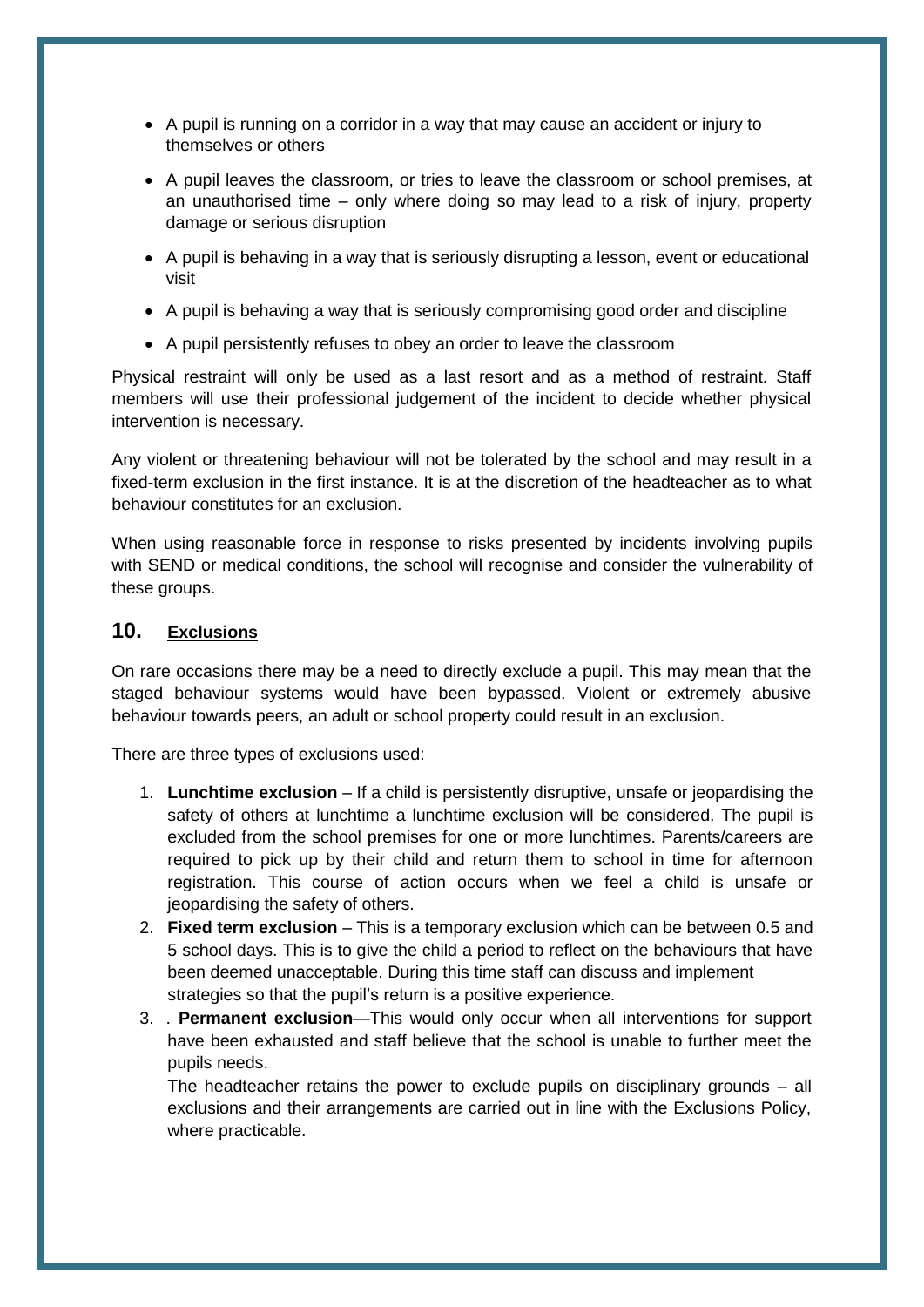Permanent exclusion is only to be used as a last resort. The headteacher liaises with the LA and the parents of a permanently excluded pupil to arrange alternative provision to minimise any breaks in education, and the governing board meets to discuss reinstatement within 15 school days. Where the pupil's reinstatement is declined, parents have 25 school days to apply for a review of this decision before the school deletes the name of a permanently excluded pupil from their admissions register.

#### **11. Pupil Transition**

To ensure a smooth transition to the next year and/or school settings, pupils have transition sessions with their new teacher(s). In addition, staff members hold transition meetings. To ensure behaviour is continually monitored and the right support is in place, information related to pupil behaviour issues may be transferred to relevant staff at the start of the term or year. Information on behaviour issues may also be shared with new settings for those pupils transferring to other schools.

#### **12. Staff Development and Support**

Our staff are provided with training on managing behaviour and positive behaviour management strategies.

#### **13. Record Keeping and Monitoring**

A record of behaviour incidents that result in a yellow or red card will be kept by the Head teacher and the cards will go home to inform parents. All incidents will be reported on CPOMS, Regular checks will be made for patterns and frequency of incidents and attention paid to disability, special needs, gender or cultural background. This will be reported to governors termly in the Head teacher's written report. Any concerns about behaviour in the school will also be raised in the termly curriculum meetings.

#### **14. Monitoring and review**

This policy will be reviewed by the headteacher and mental health lead on an annual basis, who will make any necessary changes and communicate these to all members of staff.

This policy will be made available for Ofsted inspections and review by the chief inspector, upon request.

The next scheduled review date for this policy is **June 2022**.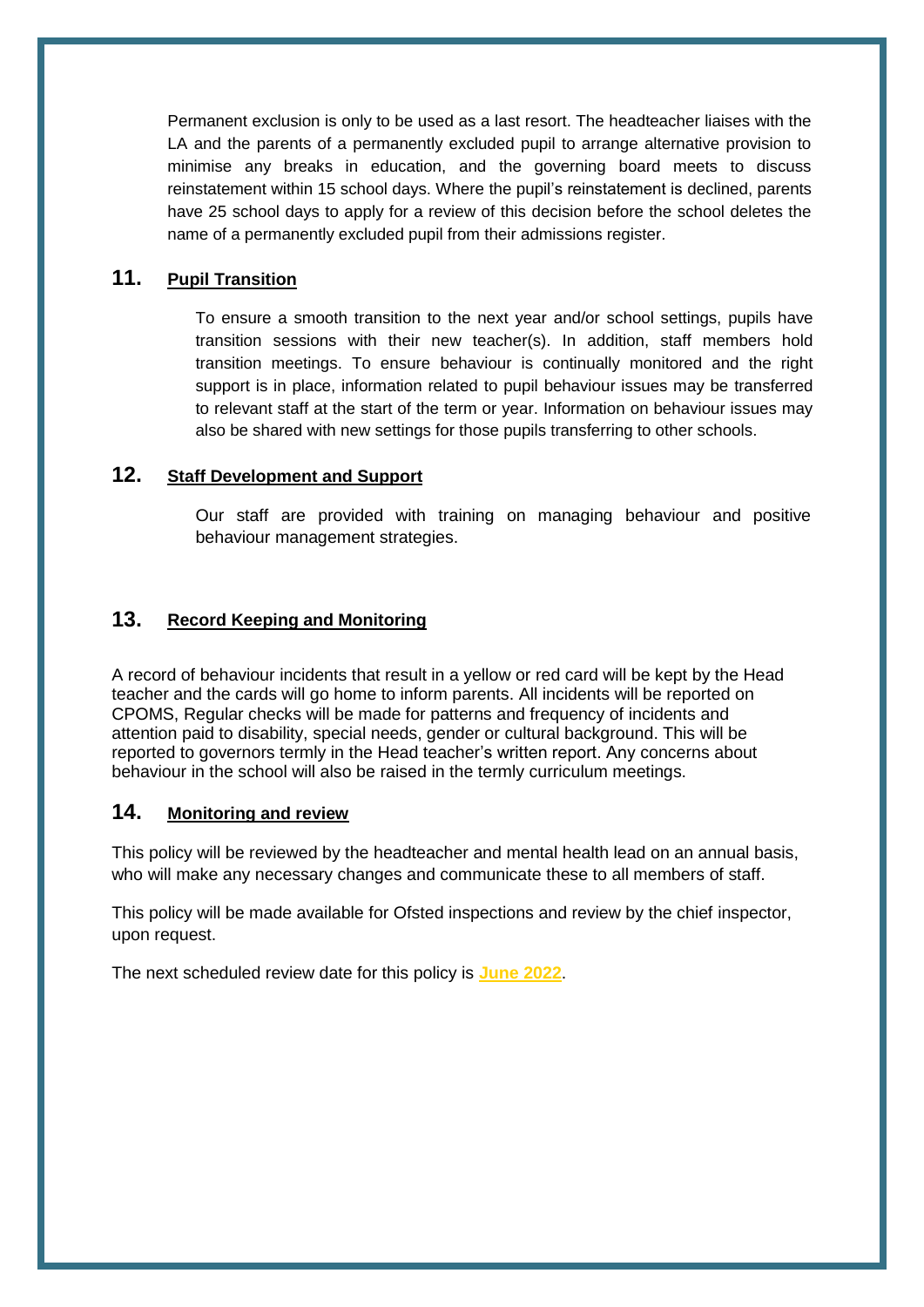## <span id="page-15-0"></span>**Behavioural Management During the Coronavirus (COVID-19) Pandemic**

## **Statement of intent**

The school aims to act in accordance with the Behavioural Policy set out above as much as possible; however, we understand the necessity for additional rules and considerations during the coronavirus (COVID-19) pandemic. This appendix sets out what additional actions the school will take during this time. The appendix covers behaviour expectations for pupils learning both on-site and remotely.

The information in this appendix is under constant review and will be updated to reflect any changes to national or local guidance.

#### **1. Enforcing control measures**

The school ensures that infection control and social distancing rules are communicated effectively to all pupils. Staff are informed about the measures in place so they can enforce these rules at all times.

The school informs parents of any changes to provision outlined in this appendix. The school expects pupils to uphold these rules at all times, including on school transport, where practicable. Staff are informed of sanctions and rewards in place to aid enforcement of these rules in line with this policy.

Where required, staff explicitly teach and supervise health and hygiene arrangements, e.g. handwashing, tissue disposal and toilet flushing.

The school recognises that pupils may be supervised or taught by members of staff they have had no prior contact with; however, pupils are expected to treat all members of staff with respect and work together to maintain a safe environment.

#### **2. Attendance**

Attendance is now mandatory for all pupils, unless they have been advised to shield, from 8 March 2021.

The attendance register is taken as usual, in line with the Attendance and Absence Policy.

All pupils who are not eligible to be in school due to self-isolation or shielding and are receiving remote education will be marked as Code X.

Pupils should not attend school if they are following public health or clinical advice to stay at home, and pupils and their parents will not be penalised for these absences. If a pupil needs to stay at home due to following public health or clinical advice, the reason for their absence is reviewed on a weekly basis by the headteacher.

If a pupil cannot attend school for any reason, their parent must get in touch with the school office. If the school is not contacted regarding an absence, the pupil's parent will be contacted on the first day of the absence.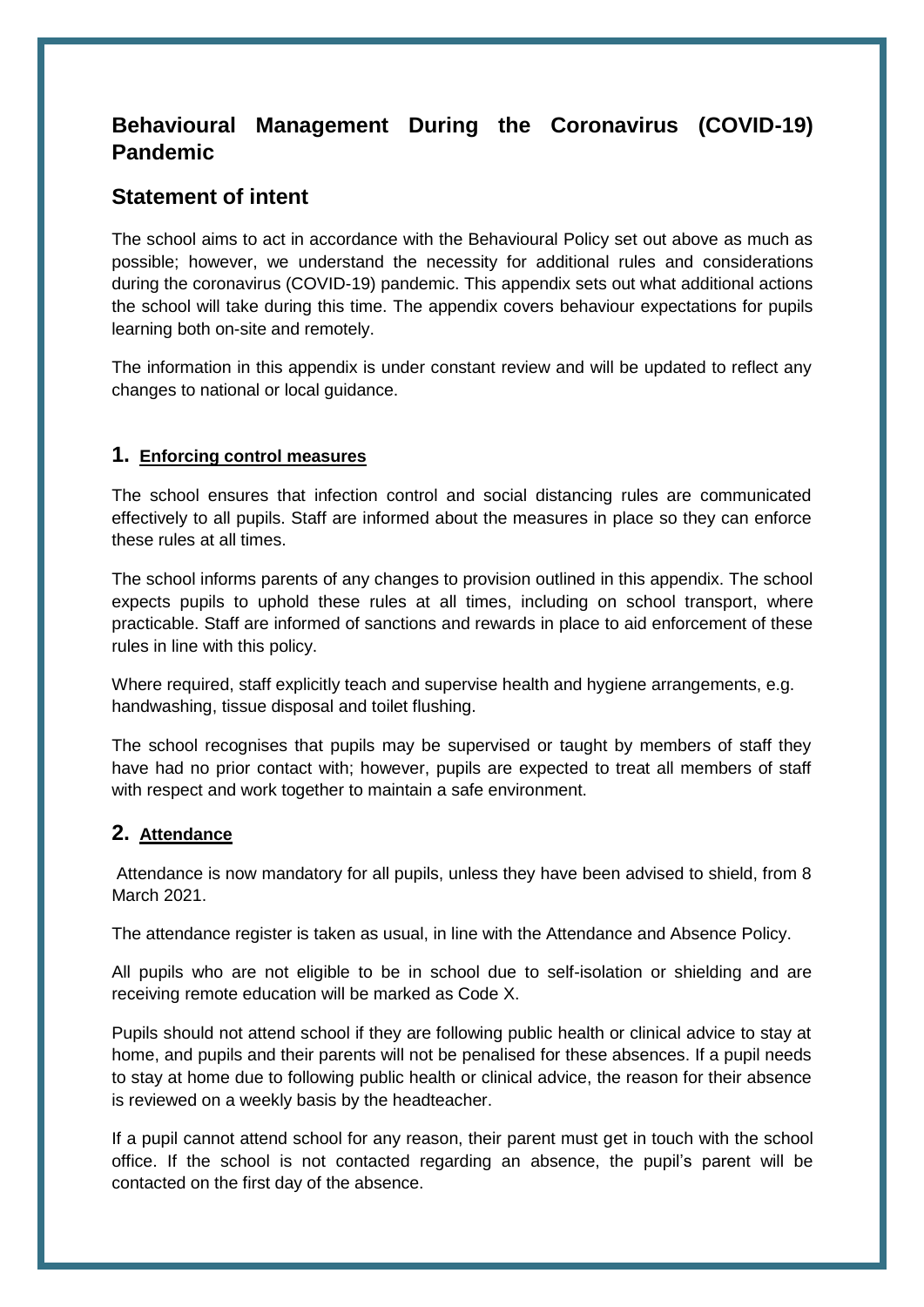Where a pupil cannot attend school because they are following private clinical or public health advice, they are expected to access remote education on the next school day where they are well enough to do so.

Non-attendance is managed in line with the Attendance and Absence Policy, which includes specific provisions that will be followed during the coronavirus pandemic.

Clinically extremely vulnerable pupils who have been advised to shield are not be penalised for absences during the pandemic.

Attendance is monitored, and specific interventions put in place to reengage non-attending pupils.

In the event that a parent of a child with coronavirus symptoms insists they attend school, the school has the right to refuse the pupil attendance if in its reasonable judgement it is necessary to protect their pupils and staff from possible infection with coronavirus.

#### **3. Arrival and departure**

The school expects pupils to follow all arrival and departure arrangements to the best of their ability and to arrive at the correct time.

Pupils are expected to participate in any infection control and social distancing measures, e.g. hand washing, before entering and exiting the school.

The school expects pupils to move immediately to their learning area after washing their hands upon arrival. Upon departure from school, the school expects pupils to move immediately from the school buildings and not to linger on the school premises without good cause, e.g. they are waiting to be picked up.

#### **4. Hygiene and infection control**

The school has conducted and will adhere to the Coronavirus (COVID-19): Risk Assessment for Schools in order to enforce adequate and practical measures to protect the health and safety of both staff and pupils.

The school understands that younger pupils and those with complex needs may not understand why the infection control measures need to be in place and may struggle to follow them. These pupils are supported to adhere to the measures and their needs are taken into account with regards to discipline and giving rewards.

Pupils remain within their assigned 'bubbles' and avoid mixing with others as much as possible – staff reinforce this behaviour through teaching, rewards and supervision.

Pupils are expected to wash their hands for at least 20 seconds with soap and water, and/or alcohol-based hand sanitiser:

- Upon arrival at school.
- Before and after consuming food.
- After using the toilet.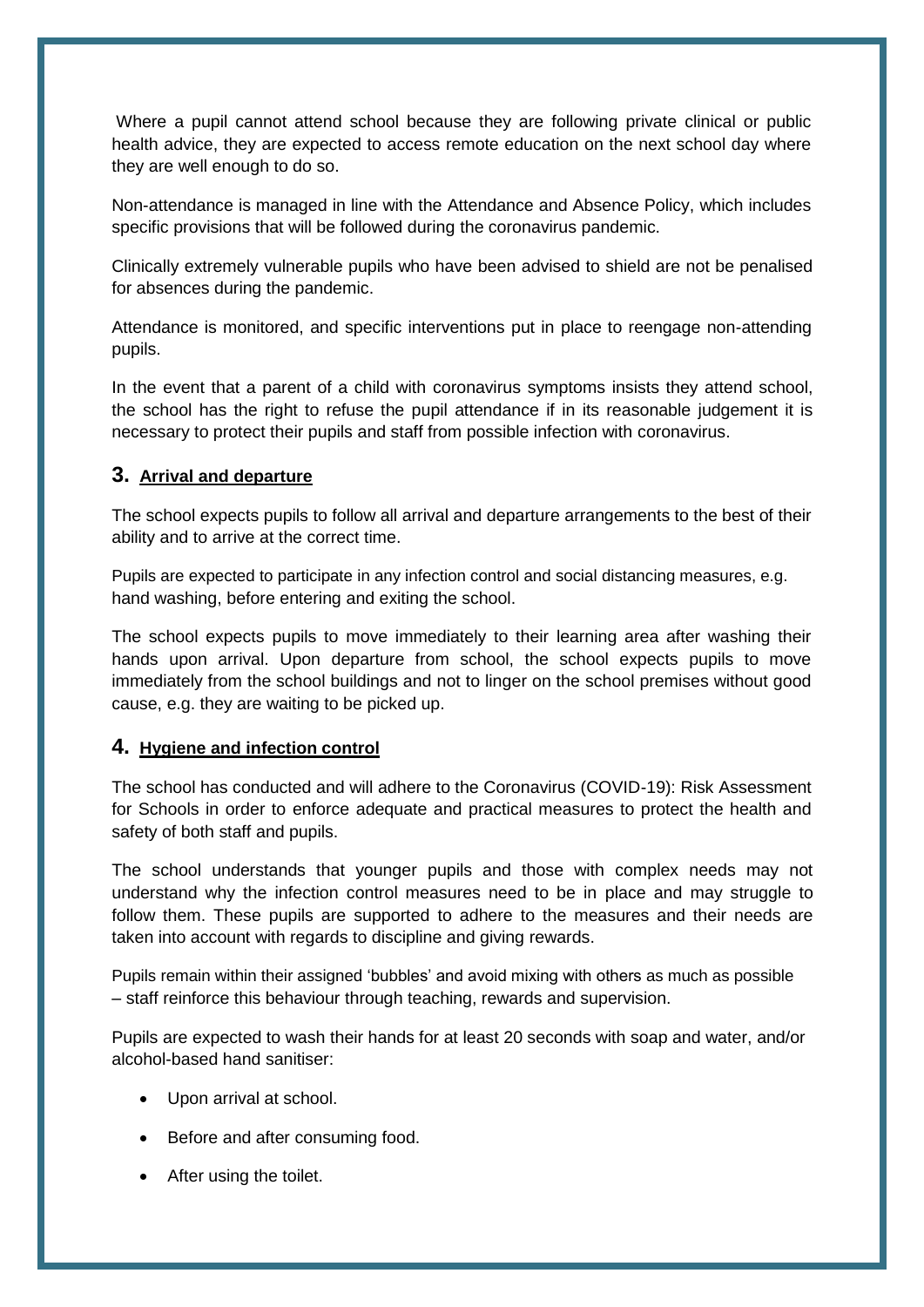- After coughing or sneezing.
- When they return from breaks.
- When they change rooms.

Younger pupils and those with complex needs are helped to clean their hands properly and are supervised when using hand sanitiser.

Pupils are expected to maintain good hand and respiratory hygiene at all times while in school, to the best of their ability. Pupils are expected to dispose of tissues using the litter bins provided. Pupils are expected to use infection control provisions responsibly, e.g. using hand sanitiser as directed.

Pupils are expected to understand that schools must have an increase of ventilation, meaning windows and doors may need to be open more frequently; therefore, they are expected to dress appropriately for potentially cooler temperatures.

Pupils are discouraged from sharing equipment or toys which pose a higher risk of infection, e.g. play dough.

The school prohibits pupils from spitting, biting, purposefully coughing in another person's vicinity, or other behaviours that increase the risk of spreading infection, e.g. purposefully disposing of soiled tissues in an unsafe manner.

The school understands that some pupils with complex needs will struggle to maintain good respiratory hygiene, e.g. those who spit uncontrollably or use saliva as a sensory stimulant. Individual risk assessments are conducted for these pupils to ensure their safety and the safety of the staff who work with them.

Pupils whose behaviour is purposefully contrary to the infection control measures in place will be disciplined in line with this policy.

Pupils who are deemed unable to fully adhere to infection control rules, e.g. some pupils with SEND or younger pupils, are not disciplined for poor behaviour in this regard – positive behaviour is reinforced using praise and rewards.

Members of staff encourage pupils who are deemed unable to fully adhere to infection control rules to practice good infection control behaviours to the best of their ability, through teaching, praise and supervision.

#### **5. Social distancing**

General

Pupils adhere to the social distancing measures put in place by the school, which are fully set out in the school's Social Distancing Policy. Pupils form orderly queues, e.g. when waiting to use the toilets, using the two metre floor markings where necessary, and they are respectful and patient towards their peers.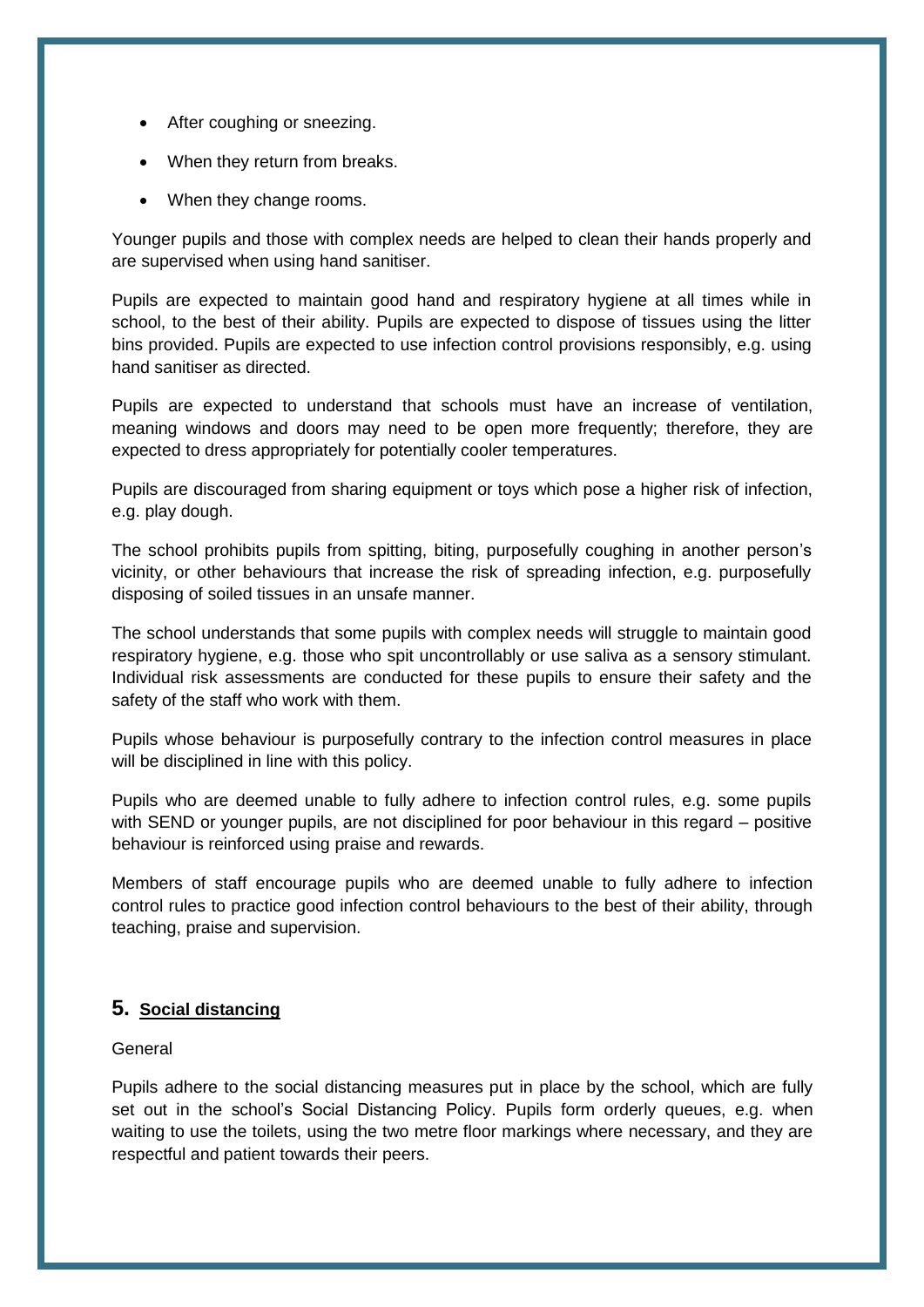Pupils are expected to:

- Refrain from close contact with people who display symptoms of coronavirus.
- Maintain two metres distance and refrain from touching their peers and/or staff where possible.
- Remain within their assigned bubbles.

Where is it not practicable for pupils to remain two metres apart from others, they are expected to maintain as much distance between themselves and others as possible and to ensure their time in close proximity to others is limited.

Pupils are placed into bubbles and they are not permitted to mix with other pupils outside this bubble, unless instructed to do so by their class teacher.

Pupils whose behaviour is purposefully contrary to the school's social distancing measures are disciplined in line with this policy.

Pupils who are deemed unable to fully adhere to social distancing measures, e.g. some pupils with SEND or younger pupils, are not disciplined for poor behaviour in this regard – positive behaviour is reinforced using praise and rewards.

Members of staff encourage pupils who are deemed unable to fully adhere to social distancing measures to keep away from others to the best of their ability, through teaching, praise and supervision.

#### **During sports and exercise activities**

The school expects pupils to follow all social distancing and infection control measures during sports and exercise activities, both indoors and outdoors.

Pupils who purposefully take part in close-contact sports, play and activities, or whose behaviour purposefully poses a greater risk of infection, are disciplined in line with this policy.

Pupils who are deemed unable to adequately follow social distancing or infection control measures during sports, activities and play are not disciplined – correct behaviour is reinforced by a member of staff.

#### **During collective worship**

Pupils are expected to follow all social distancing and infection control rules during assemblies and collective worship.

#### **6. Moving around the school**

The school expects all pupils to move around the school following the school's arrangements, e.g. using the one-way system.

The school prohibits pupils from lingering in corridors.

Pupils are expected to move directly from one destination to the next at the times allotted to them and in their assigned groups,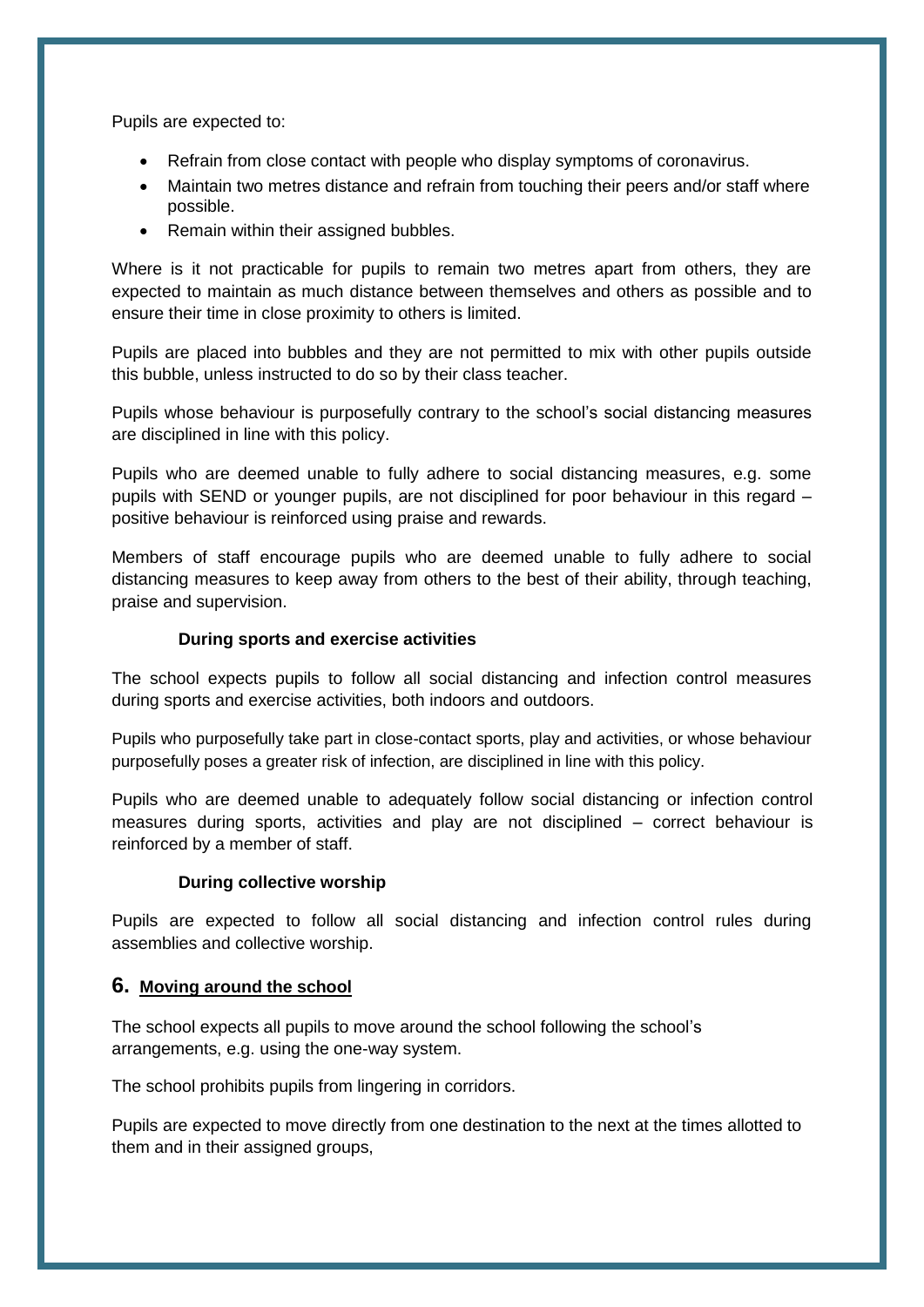Pupils may leave the classroom to use the toilets or other sanitary facilities one at a time, with permission from a member of staff.

#### **7. Ill health and infection**

The school expects pupils to report to a member of staff as soon as possible if they are feeling unwell and showing symptoms of coronavirus, or believe a peer is showing symptoms of coronavirus.

Any bullying or harassment towards pupils who have had, currently have, or are suspected to have coronavirus is not tolerated – this behaviour is addressed in line with this policy and the Anti-Bullying Policy.

The school allocates suitable areas that can be used to isolate pupils who shows symptoms of coronavirus whilst they wait for their parent or primary carer to collect them.

Pupils who have been advised to self-isolate at school while waiting to go home are expected to follow all infection control and social distancing rules in place and must not leave the area used to isolate them until their parents or primary carer picks them up.

#### **8. The school premises**

Pupils are prohibited from entering areas of the school that have been closed for cleaning, social distancing, or infection control purposes.

Pupils who purposefully access prohibited areas of the school without permission are disciplined in line with this policy – pupils who are deemed unable to fully adhere to these restrictions are not disciplined and the correct behaviour is reinforced instead.

#### **9. Breaktime and lunchtime arrangements**

The school expects pupils to adhere to social distancing and infection control measures, to the best of their ability, during lunchtimes and breaktimes.

Pupils are expected take their breaks and lunchtimes at phased times, within their permitted bubbles and only in designated areas.

#### **10. School uniform**

The school expects all pupils to wear uniform while in school, in line with the School Uniform Policy.

Parents do not need to clean their child's uniform any more often than usual.

To prevent discomfort caused by increased ventilation, pupils are permitted to wear additional, suitable indoor clothing to keep warm.

Reasonable adjustments are made where pupils cannot, for good reason, wear the correct school uniform, e.g. the pupil has outgrown an item of uniform and their parent is currently unable to replace it.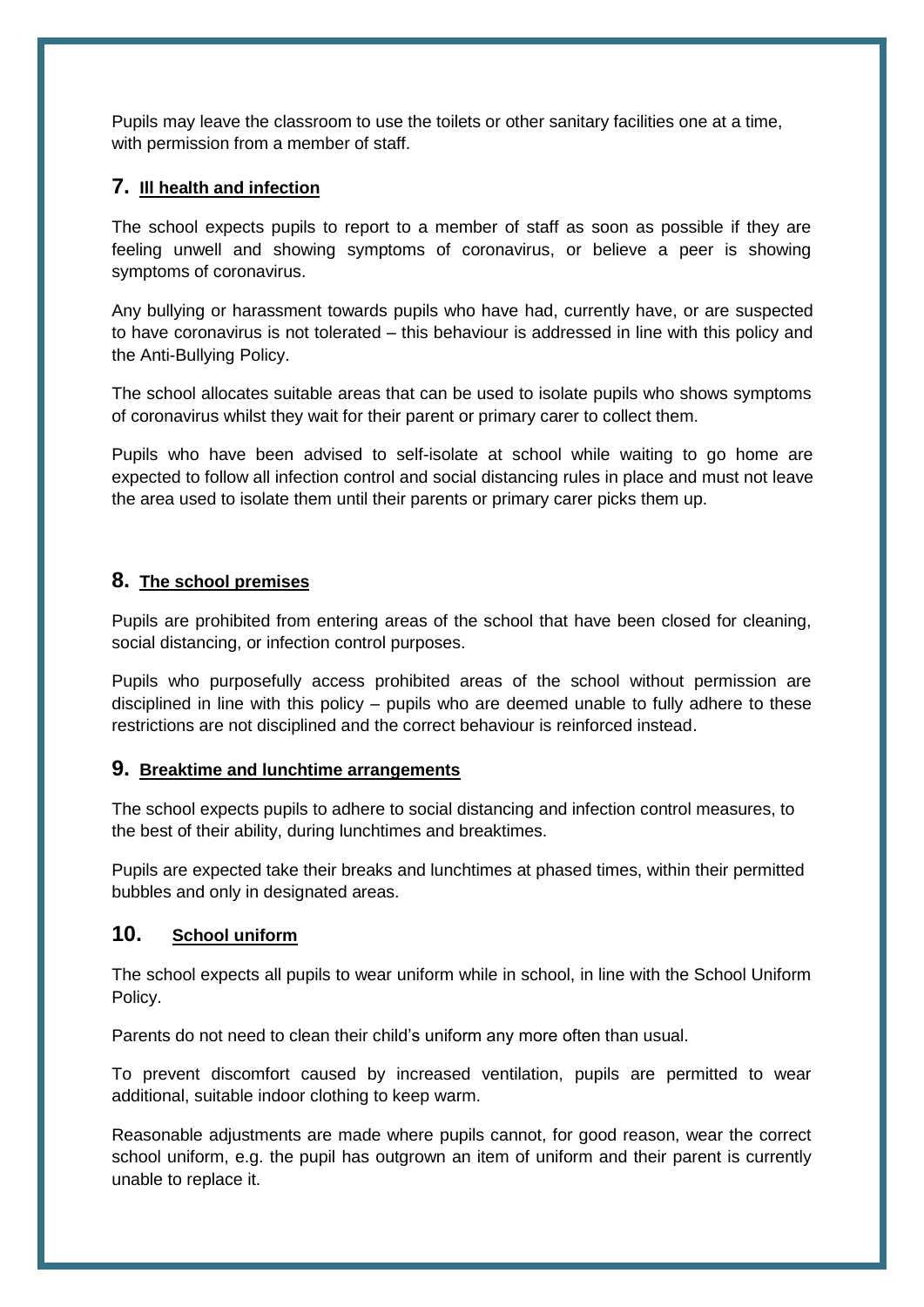Where pupils cannot wear the correct uniform, suitable garments must be worn that fulfil the following requirements:

#### **11. Managing the behaviour of remote learners**

Pupils who are learning remotely off-site are expected to adhere to this policy and the Pupil Remote Learning Policy, where applicable.

Pupils who have been instructed to shield or have been instructed to self-isolate will engage with remote learning if they are physically well enough to do so.

If pupils are unable to engage with remote learning the parents must notify the school as soon as possible to discuss the issue further.

An example has been provided for you.] The school expects pupils who are learning remotely to uphold good behaviour at all times and to:

- Watch remote learning videos.
- Complete the work that has been set and return it on time, to the best of their ability.
- Keep all communication polite and appropriate, and in line with the school's remote learning arrangements.
- Not misuse or mistreat the resources or technology utilised for the delivery of remote learning.
- Report any issues, including harassment or bullying from their peers, to their teacher.

### **12. Support for pupils**

The school understands that adverse experiences and/or lack of routines of regular attendance and classroom discipline may contribute to disengagement with education in some pupils, resulting in increased incidences of poor behaviour.

The school will continue to offer pastoral support to pupils who are self-isolating, shielding and/or vulnerable.

The relevant staff work with pupils who are struggling to reengage with school and who are at risk of being absent and/or persistently disruptive, including providing support for overcoming barriers to attendance and behaviour and to help them engage with school life.

The school understands that some pupils have been exposed to a range of adversity and trauma, which may lead to an increase in social, emotional and mental health (SEMH) concerns.

Appropriate support for pupils with SEMH issues is arranged, including arranging access to services such as educational psychologists, social workers and counsellors.

The SENCO works with local services to ensure services and support are in place for pupils with SEND to allow them a smooth transition between remote learning and on-site provision, where necessary.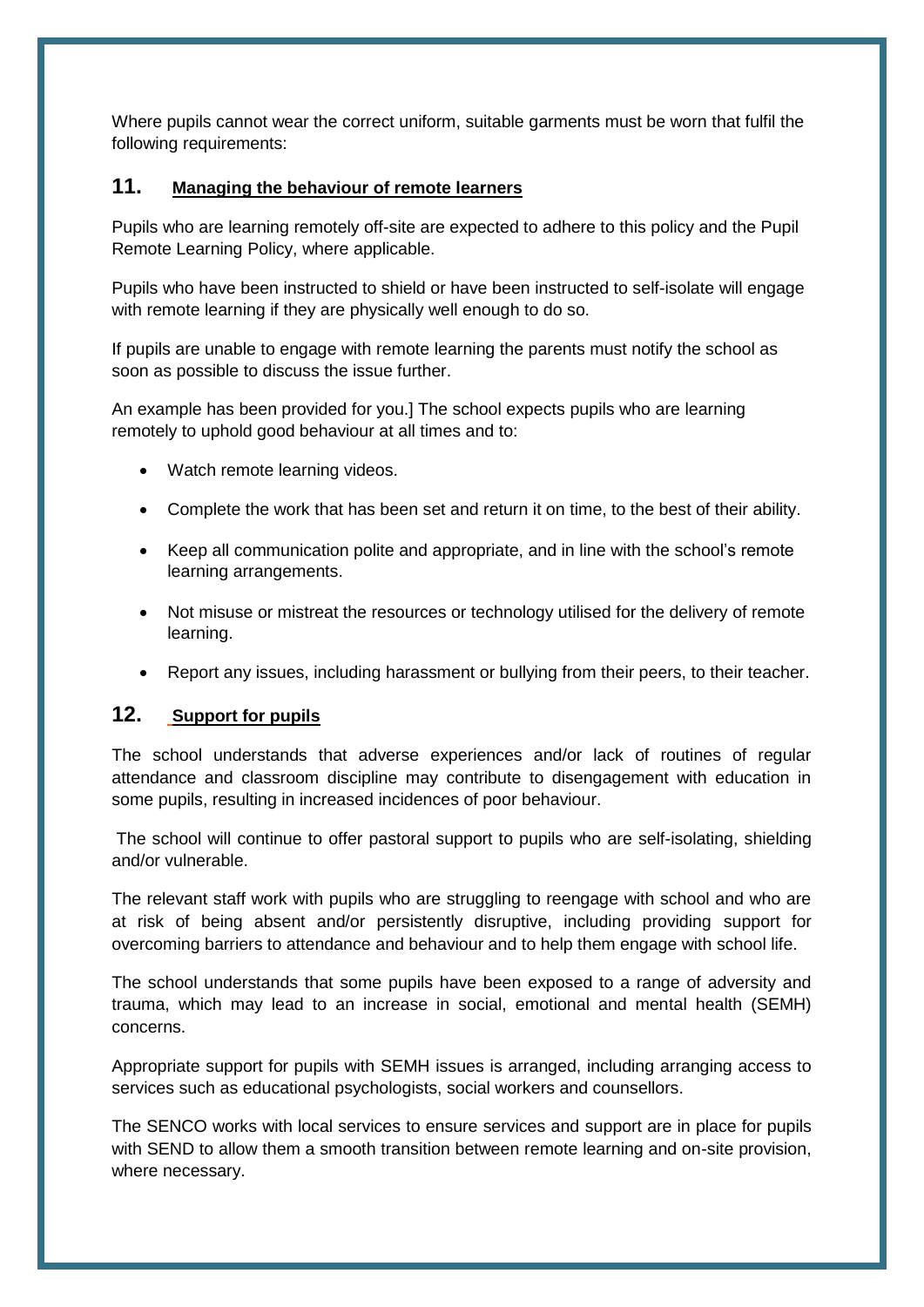The parents of pupils who require additional support to adapt to full school opening are contacted regularly to discuss concerns, and to build confidence in their child's engagement with school.

Where a pupil requires additional support, relevant staff consider what support or reasonable adjustments are needed and develop a plan to deliver this support.

EHC plans, pastoral support plans or multi-agency plans for relevant pupils are kept up-todate.

Pastoral staff and the DSL and their deputies undertake the appropriate training to ensure they are able to spot signs of distress and poor mental health.

#### **13. Rewards and discipline**

Rewards and discipline are given in line with this policy, where practicable

Staff ensure that any rewards given adhere to the school's infection control and social distancing measures.

The school understands that pupils may have had different experiences during the coronavirus pandemic and that this may affect how pupils re-adapt to on-site provision.

Where the school recognises that a pupil's challenging behaviour may be linked to their experiences during the coronavirus pandemic, e.g. bereavement, it acts in line with relevant policies and ensures adequate wellbeing support is offered.

#### **14. Exclusions**

All poor behaviour is addressed in line with this policy and discipline remains rational, reasonable, fair and proportionate.

Persistent poor behaviour, including the persistent, purposeful refusal to follow the school's social distancing and infection control rules, may result in the pupil being excluded from school in the interests of the health and safety of the pupil and others.

The headteacher retains the power to exclude pupils on disciplinary grounds – all exclusions and their arrangements are carried out in line with the Exclusions Policy, where practicable.

Permanent exclusion is only to be used as a last resort. The headteacher liaises with the LA and the parents of a permanently excluded pupil to arrange alternative provision to minimise any breaks in education, and the governing board meets to discuss reinstatement within 15 school days. Where the pupil's reinstatement is declined, parents have 25 school days to apply for a review of this decision before the school deletes the name of a permanently excluded pupil from their admissions register.

Where a pupil with a social worker is at risk of exclusion, their social worker is informed and involved in relevant conversations.

The timeframes set out in the Exclusions Policy remain in force, where practicable. This applies to all exclusions, including those that were issued before 23 March 2020. Where a deadline cannot be met, meetings and panel hearings may take place even if the relevant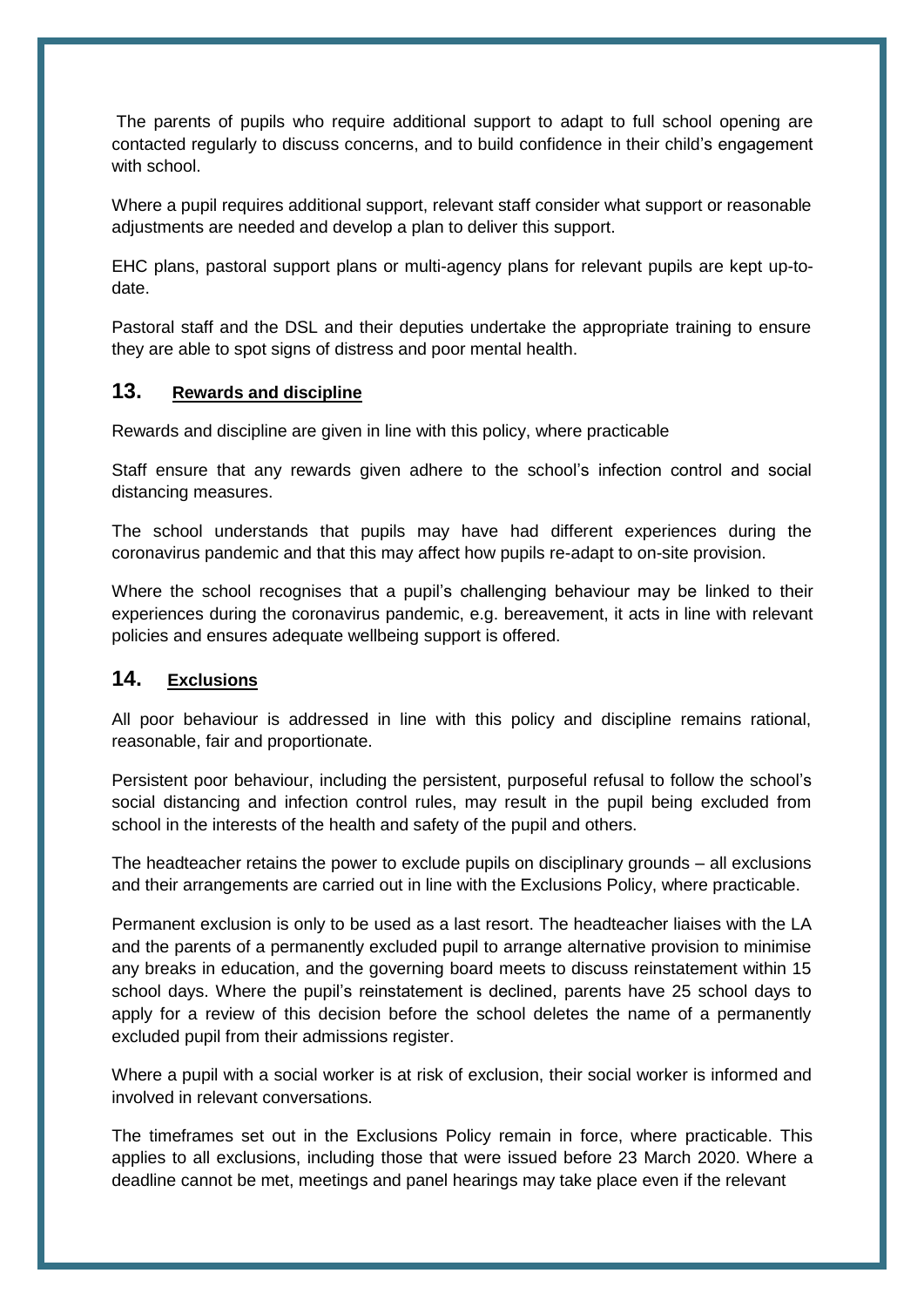deadline has been missed – where necessary, the governing board decides whether any meetings should be delayed.

If it is decided, as per the criteria in the Exclusions Policy, that it is not appropriate for meetings to take place in person within the usual timeframe, remote access meetings are used.

In the event that a remote access meeting is necessary, the governing board ensures that any technology used for these meetings is understood by all participants, and that support is facilitated for any participant who may need it. The authority who arranges the remote access meeting takes reasonable steps to facilitate all participants' access to the required technology. Procedural requirements for exclusion meetings under normal circumstances remain in place during remote access meetings, e.g. if a parent requests a SEND expert to advise the review panel.

Families are made aware that they do not have to consent to a remote access meeting, but that this will likely result in the meeting being delayed.

Every effort is made by the chair of the meeting to ensure that all participants understand and engage with the proceedings:

- Clear instructions are provided about how to join the meeting
- A named person is indicated to whom participants can address questions beforehand
- The chair explains the agenda at the outset of the meeting, and outlines guidance with regards to how the meeting will be run

The governing board takes reasonable steps to ensure that meetings are arranged for a time when all parties are able to attend or attend virtually.

The school will make every reasonable effort to avoid excluding any looked-after child. Where a looked-after child is at risk of exclusion, the school will contact the relevant authorities as soon as possible to consider ways to help the child and avoid exclusion becoming necessary. Where a previously looked-after child is at risk of exclusion, the school will discuss this with the child's parent or guardian and seek advice from their virtual school head.

#### **15. Close contact behavioural management**

Behavioural management which requires the use of reasonable force or restraint as a last resort is carried out in line with the Positive Handling Policy.

The school recognises that social distancing and infection control measures cannot be adhered to using reasonable force or exercising restraint on a pupil to control their behaviour to prevent them posing a significant risk to themselves or others.

Once a pupil no longer needs to be restrained for the safety of others or themselves, staff continue to adhere to the social distancing and infection control measures put in place.

If a member of staff develops coronavirus symptoms after using restraint or reasonable force, they are sent home immediately and advised to test for coronavirus.